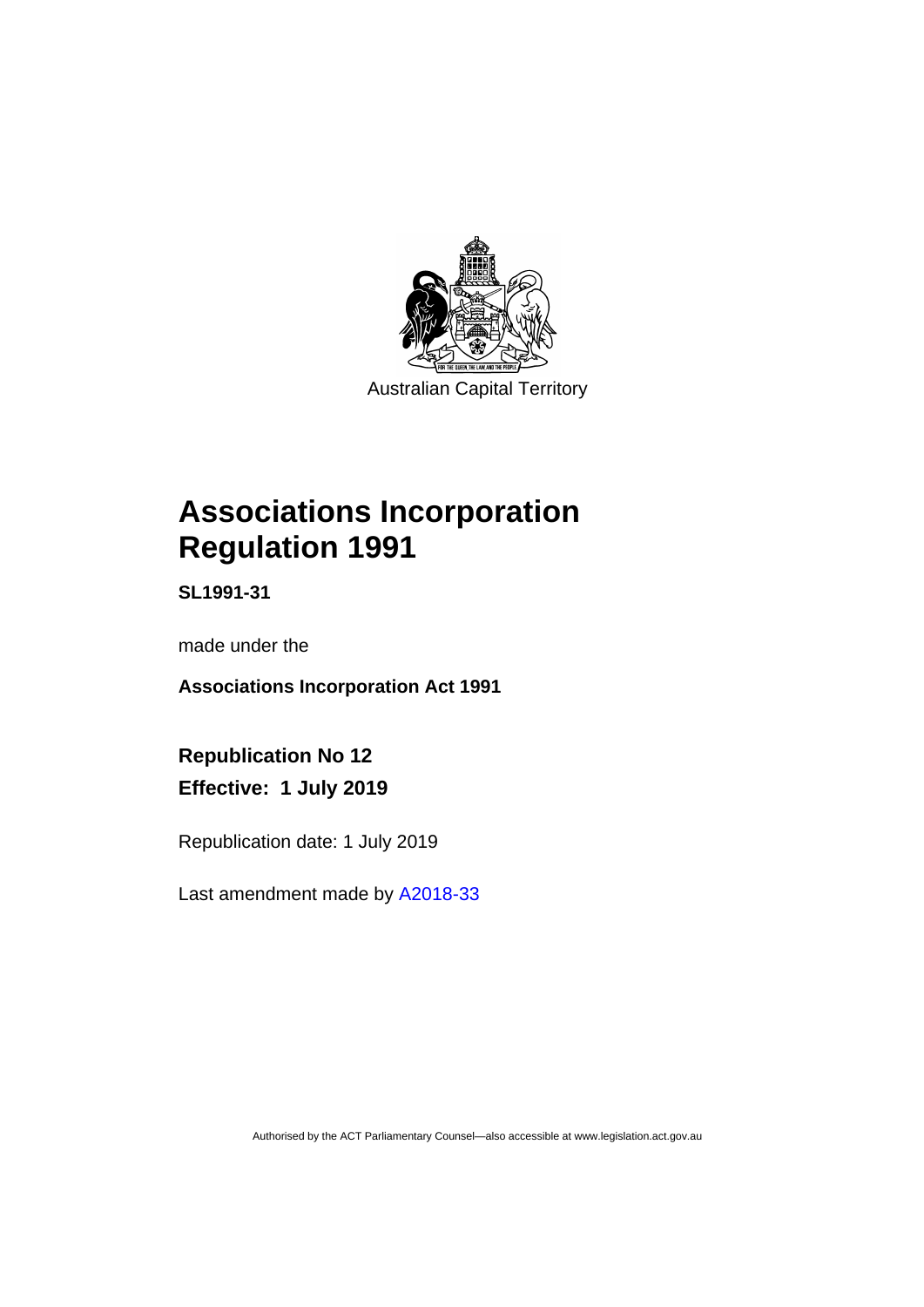### **About this republication**

### **The republished law**

This is a republication of the *Associations Incorporation Regulation 1991*, made under the *Associations Incorporation Act 1991* (including any amendment made under the *[Legislation Act](http://www.legislation.act.gov.au/a/2001-14)  [2001](http://www.legislation.act.gov.au/a/2001-14)*, part 11.3 (Editorial changes)) as in force on 1 July 2019*.* It also includes any commencement, amendment, repeal or expiry affecting this republished law to 1 July 2019.

The legislation history and amendment history of the republished law are set out in endnotes 3 and 4.

#### **Kinds of republications**

The Parliamentary Counsel's Office prepares 2 kinds of republications of ACT laws (see the ACT legislation register at [www.legislation.act.gov.au\)](http://www.legislation.act.gov.au/):

- authorised republications to which the *[Legislation Act 2001](http://www.legislation.act.gov.au/a/2001-14)* applies
- unauthorised republications.

The status of this republication appears on the bottom of each page.

#### **Editorial changes**

The *[Legislation Act 2001](http://www.legislation.act.gov.au/a/2001-14)*, part 11.3 authorises the Parliamentary Counsel to make editorial amendments and other changes of a formal nature when preparing a law for republication. Editorial changes do not change the effect of the law, but have effect as if they had been made by an Act commencing on the republication date (see *[Legislation Act 2001](http://www.legislation.act.gov.au/a/2001-14)*, s 115 and s 117). The changes are made if the Parliamentary Counsel considers they are desirable to bring the law into line, or more closely into line, with current legislative drafting practice.

This republication does not include amendments made under part 11.3 (see endnote 1).

#### **Uncommenced provisions and amendments**

If a provision of the republished law has not commenced, the symbol  $|\mathbf{U}|$  appears immediately before the provision heading. Any uncommenced amendments that affect this republished law are accessible on the ACT legislation register [\(www.legislation.act.gov.au\)](http://www.legislation.act.gov.au/). For more information, see the home page for this law on the register.

#### **Modifications**

If a provision of the republished law is affected by a current modification, the symbol  $\mathbf{M}$  appears immediately before the provision heading. The text of the modifying provision appears in the endnotes. For the legal status of modifications, see the *[Legislation](http://www.legislation.act.gov.au/a/2001-14)  Act [2001](http://www.legislation.act.gov.au/a/2001-14)*, section 95.

#### **Penalties**

At the republication date, the value of a penalty unit for an offence against this law is \$160 for an individual and \$810 for a corporation (see *[Legislation Act 2001](http://www.legislation.act.gov.au/a/2001-14)*, s 133).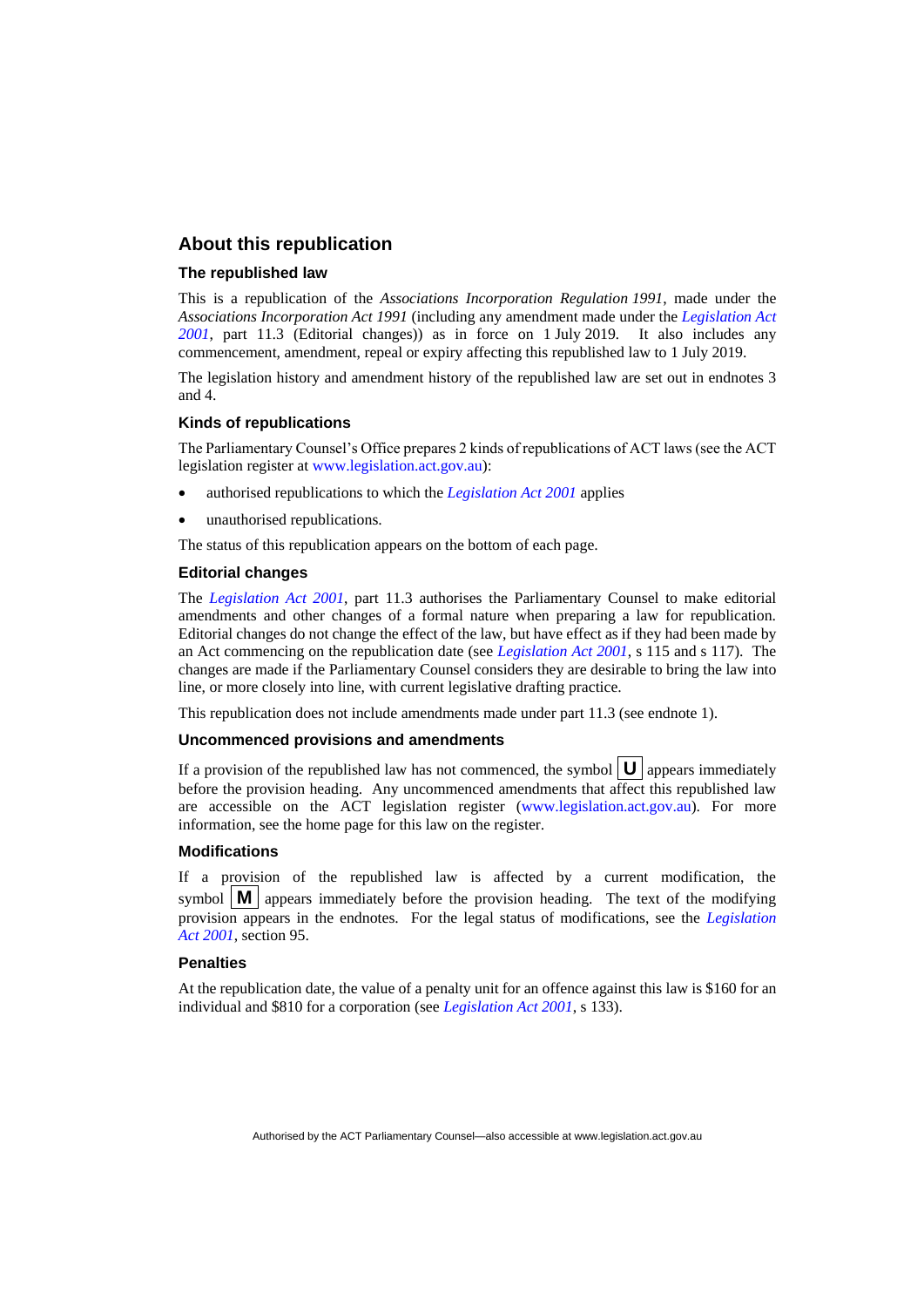

Australian Capital Territory

# **Associations Incorporation Regulation 1991**

made under the

**Associations Incorporation Act 1991**

# **Contents**

|                             |                                                                   | Page       |
|-----------------------------|-------------------------------------------------------------------|------------|
| Part 1                      | <b>Preliminary</b>                                                |            |
| 1                           | Name of regulation                                                |            |
| Part 2                      | Information for completion of forms and other<br>documents        |            |
| 3                           | Particulars required by forms                                     | 3          |
| 4                           | General requirements for documents                                | 3          |
| 5                           | Annexures accompanying forms                                      | 4          |
| 6                           | Signatures on documents                                           | 5          |
| 7                           | Time for lodging documents                                        | 5          |
| 8                           | Affidavits and statements in writing                              | 5          |
| R <sub>12</sub><br>01/07/19 | Associations Incorporation Regulation 1991<br>Effective: 01/07/19 | contents 1 |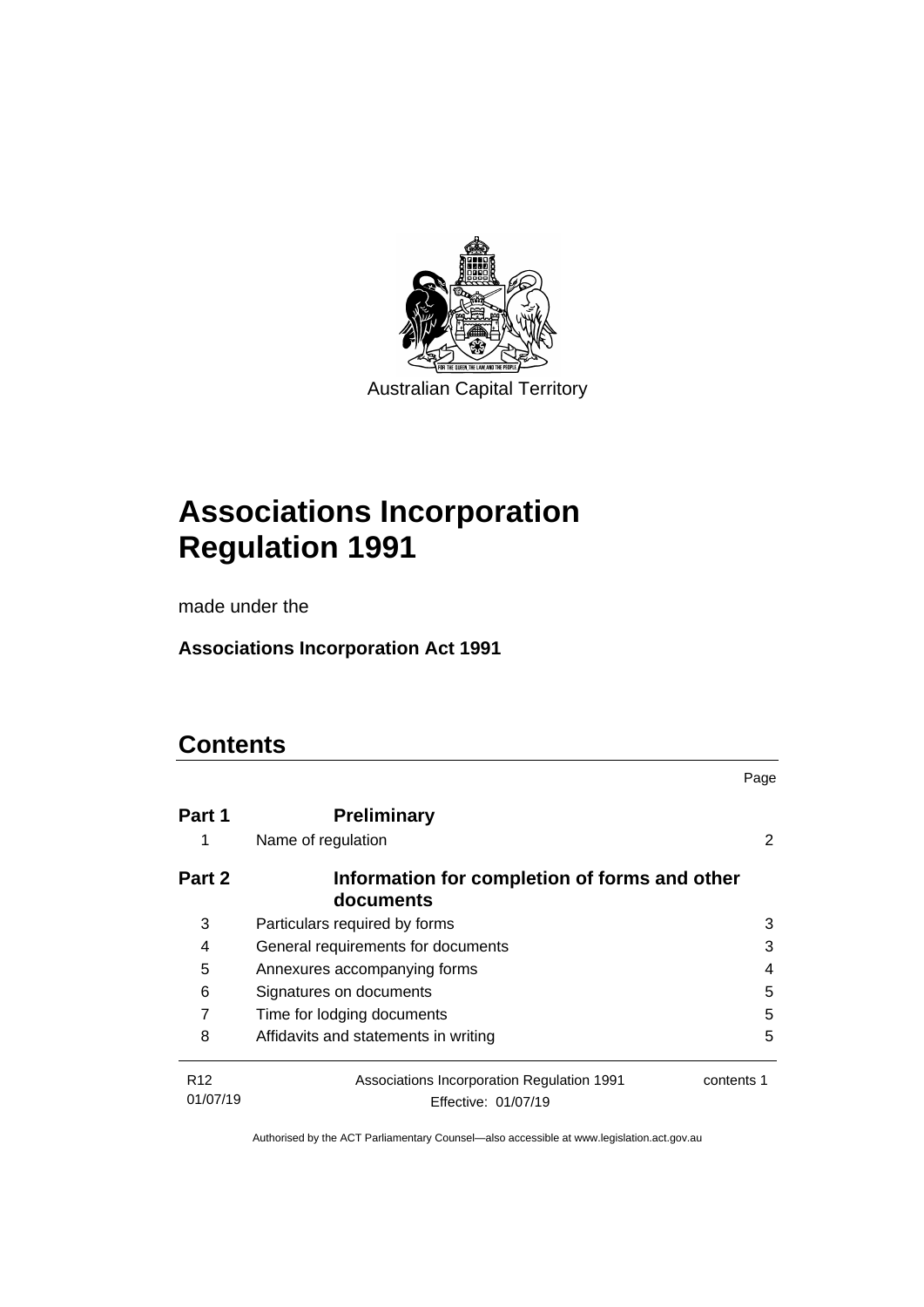#### **Contents**

| 9                                                                                                                          | Verification of a document                                        | Page<br>6                   |
|----------------------------------------------------------------------------------------------------------------------------|-------------------------------------------------------------------|-----------------------------|
| Part 3                                                                                                                     | <b>Miscellaneous</b>                                              |                             |
| 11                                                                                                                         | Copies of documents required under Act, s 73                      | 7                           |
| 14                                                                                                                         | Rate of commission                                                | $\overline{7}$              |
| 15                                                                                                                         | Model rules                                                       | $\overline{7}$              |
| <b>Schedule 1</b>                                                                                                          | <b>Model rules</b>                                                | 8                           |
| <b>Part 1.1</b>                                                                                                            | Preliminary                                                       | 10                          |
| 1                                                                                                                          | Definitions for model rules                                       | 10                          |
| 1A                                                                                                                         | Application of Legislation Act 2001                               | 10                          |
| <b>Part 1.2</b>                                                                                                            | <b>Membership</b>                                                 | 11                          |
| 2                                                                                                                          | Membership qualifications                                         | 11                          |
| 3                                                                                                                          | Nomination for membership                                         | 11                          |
| 4                                                                                                                          | Membership entitlements not transferable                          | 12                          |
| 5<br>Cessation of membership<br>Resignation of membership<br>6<br>Fee, subscriptions etc<br>7<br>Members' liabilities<br>8 | 12                                                                |                             |
|                                                                                                                            |                                                                   | 12                          |
|                                                                                                                            | 13<br>13                                                          |                             |
|                                                                                                                            |                                                                   | 9                           |
| 10                                                                                                                         | Right of appeal of disciplined member                             | 15                          |
| <b>Part 1.3</b>                                                                                                            | <b>Committee</b>                                                  | 17                          |
| 11                                                                                                                         | Powers of committee                                               | 17                          |
| 12                                                                                                                         | Constitution and membership                                       | 17                          |
| 13                                                                                                                         | Election of committee members                                     | 18                          |
| 14                                                                                                                         | Secretary                                                         | 19                          |
| 15                                                                                                                         | Treasurer                                                         | 19                          |
| 16                                                                                                                         | Vacancies                                                         | 19                          |
| 17                                                                                                                         | Removal of committee members                                      | 20                          |
| 18                                                                                                                         | Committee meetings and quorum                                     | 20                          |
| 19                                                                                                                         | Delegation by committee to subcommittee                           | 21                          |
| 20                                                                                                                         | Voting and decisions                                              | 22                          |
| <b>Part 1.4</b>                                                                                                            | <b>General meetings</b>                                           | 23                          |
| contents 2                                                                                                                 | Associations Incorporation Regulation 1991<br>Effective: 01/07/19 | R <sub>12</sub><br>01/07/19 |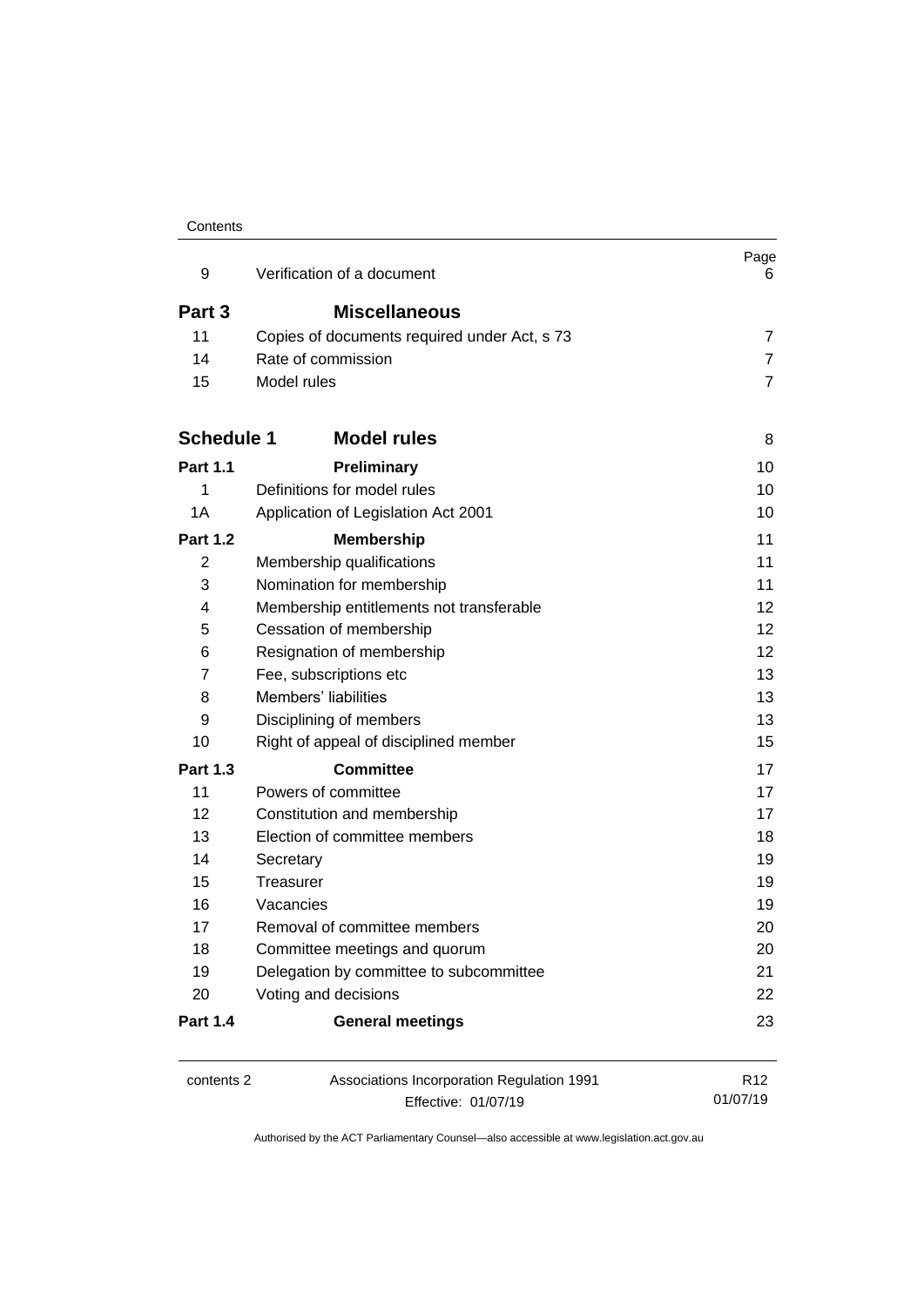|                   |                                                    | Contents   |
|-------------------|----------------------------------------------------|------------|
| 21                | Annual general meetings—holding of                 | Page<br>23 |
|                   |                                                    |            |
| 22                | Annual general meetings—calling of and business at | 23         |
| 23                | General meetings-calling of                        | 24         |
| 24                | <b>Notice</b>                                      | 25         |
| 25                | General meetings—procedure and quorum              | 25         |
| 26                | Presiding member                                   | 26         |
| 27                | Adjournment                                        | 26         |
| 28                | Making of decisions                                | 27         |
| 29                | Voting                                             | 27         |
| 30                | Appointment of proxies                             | 28         |
| <b>Part 1.5</b>   | <b>Miscellaneous</b>                               | 29         |
| 31                | Funds-source                                       | 29         |
| 32                | Funds-management                                   | 29         |
| 33                | Alteration of objects and rules                    | 29         |
| 34                | Common seal                                        | 29         |
| 35                | Custody of books                                   | 30         |
| 36                | Inspection of books                                | 30         |
| 37                | Service of notice                                  | 30         |
| 38                | Surplus property                                   | 30         |
| <b>Appendix 1</b> |                                                    | 31         |
| <b>Appendix 2</b> |                                                    | 32         |
|                   |                                                    |            |

|    | About the endnotes     | 33 |
|----|------------------------|----|
|    | Abbreviation key       | 33 |
| -3 | Legislation history    | 34 |
| 4  | Amendment history      | 36 |
| 5  | Earlier republications | 38 |

contents 3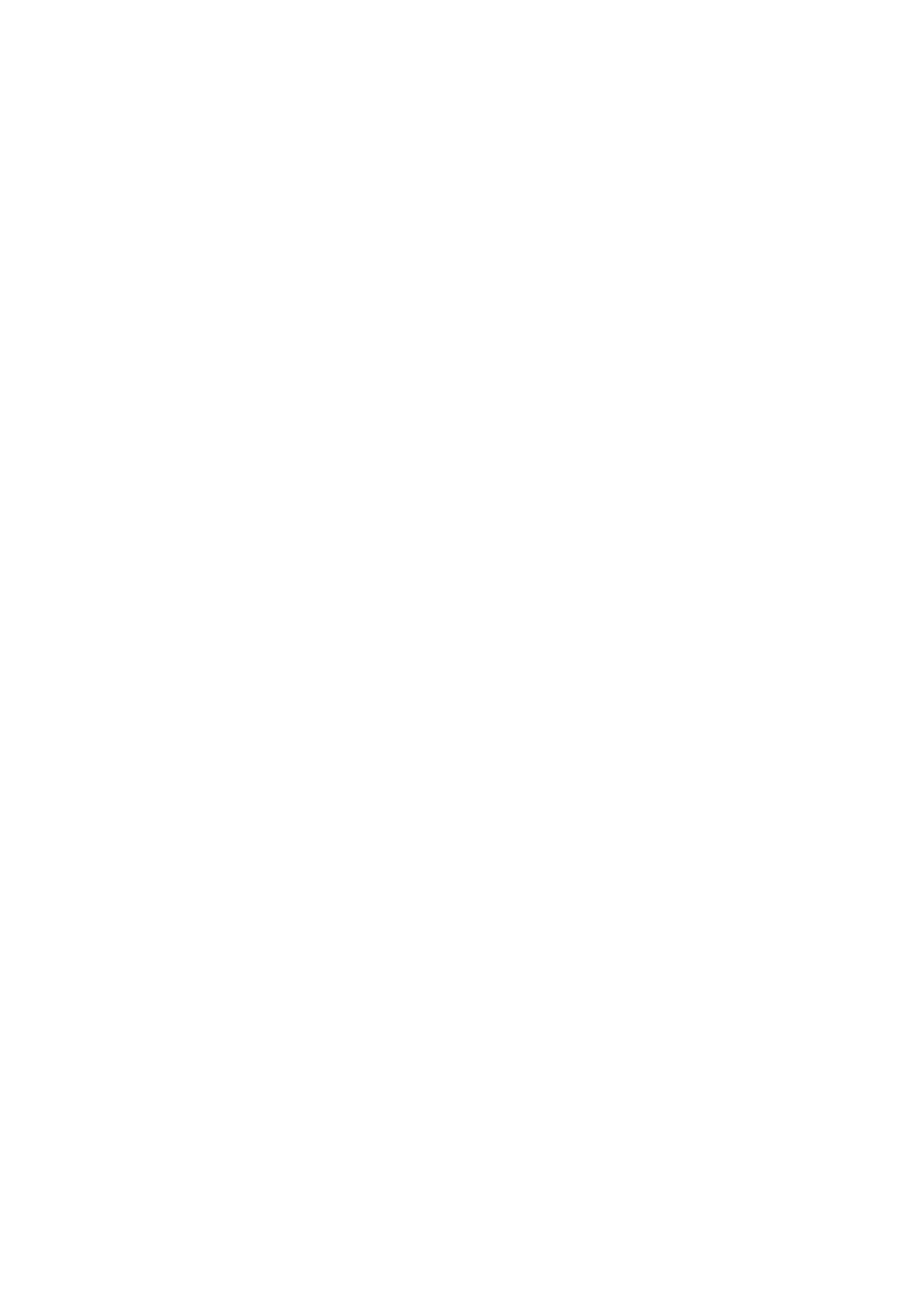

# **Associations Incorporation Regulation 1991**

made under the

I

**[Associations Incorporation Act 1991](http://www.legislation.act.gov.au/a/1991-46)**

R12 01/07/19 page 1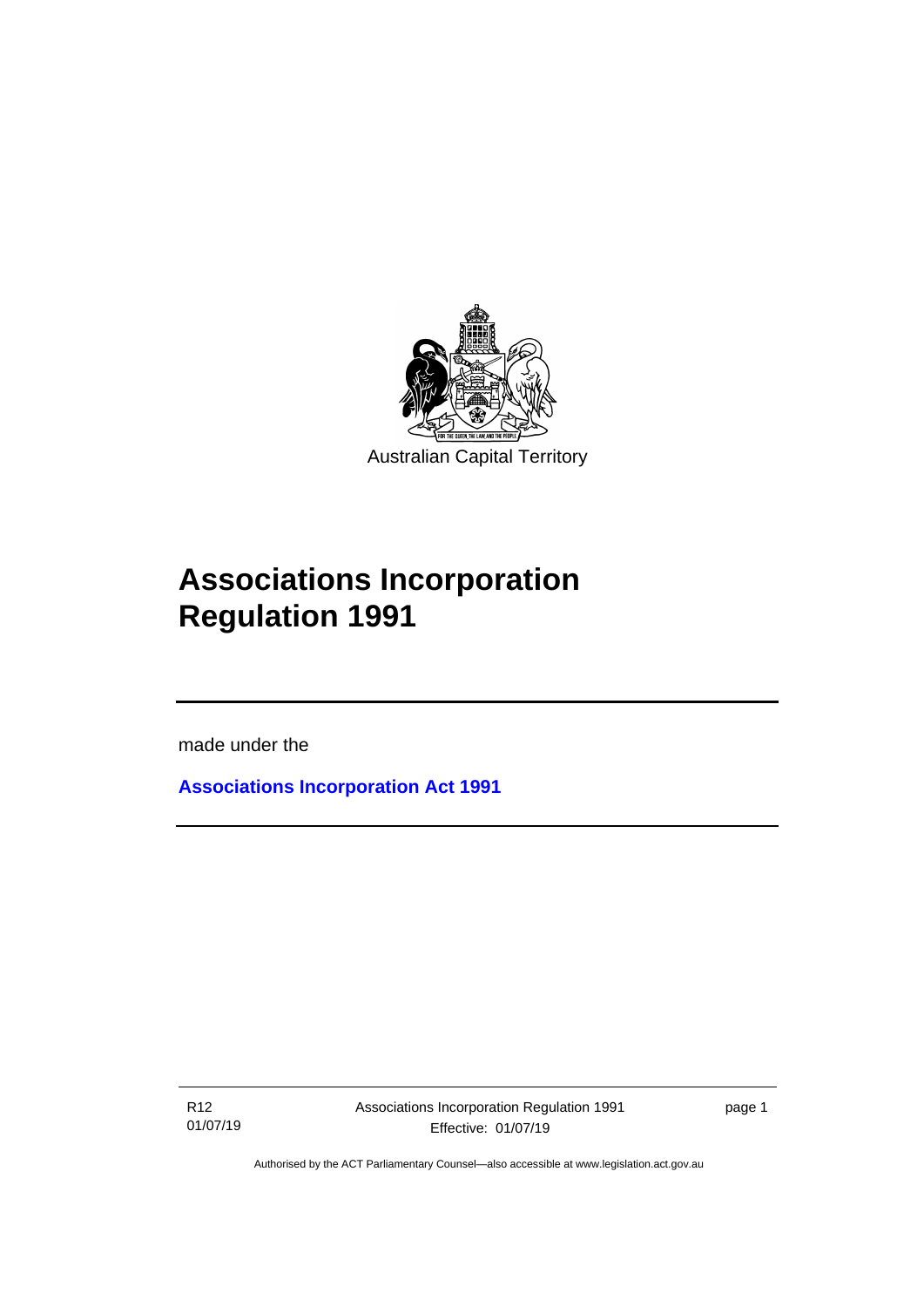### Part 1 **Preliminary**

Section 1

# <span id="page-7-0"></span>**Part 1 Preliminary**

# <span id="page-7-1"></span>**1 Name of regulation**

This regulation is the *Associations Incorporation Regulation 1991*.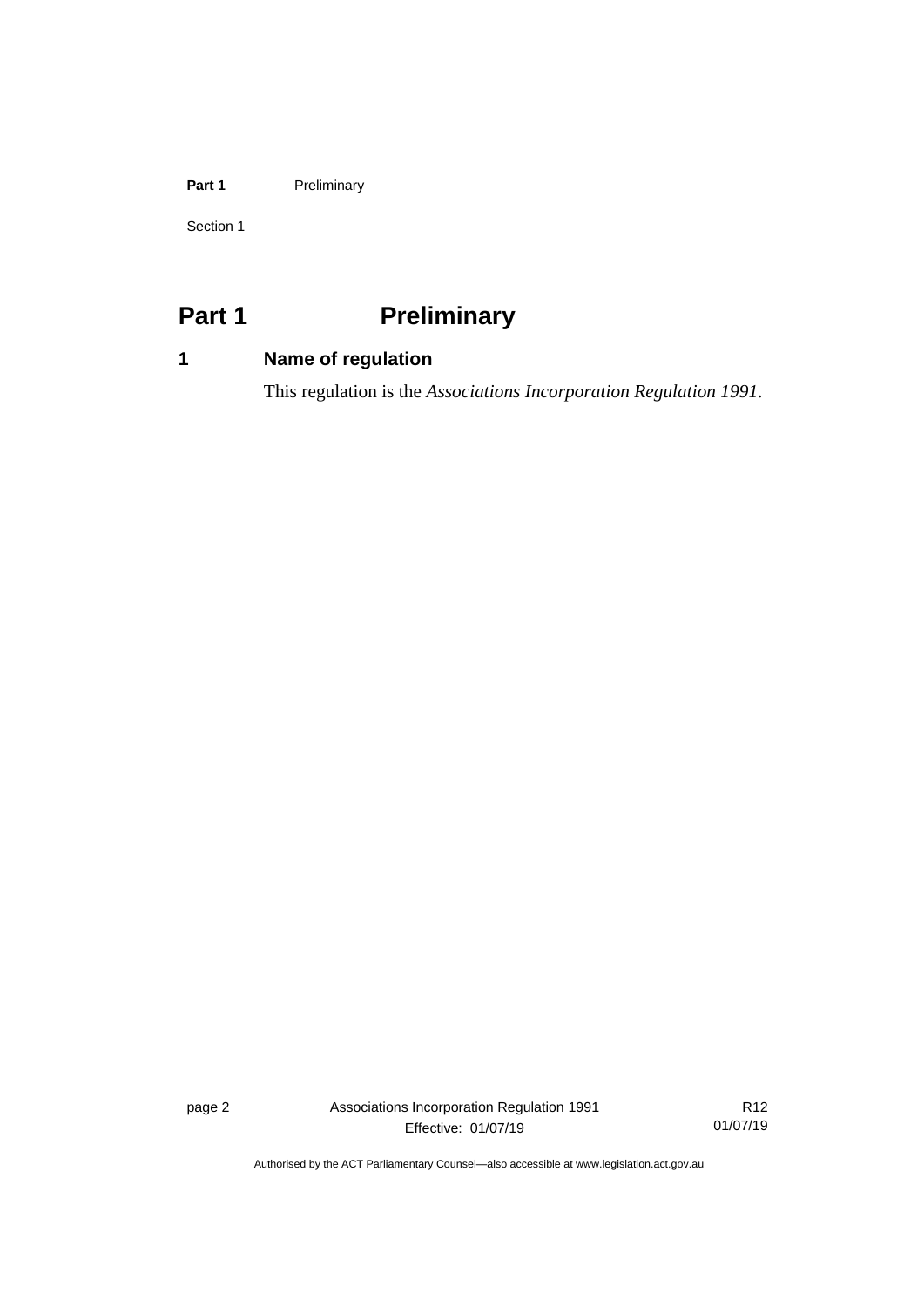# <span id="page-8-0"></span>**Part 2 Information for completion of forms and other documents**

### <span id="page-8-1"></span>**3 Particulars required by forms**

If an approved form requires—

- (a) the giving of a document; or
- (b) the giving of information—
	- (i) by completing the form in a specified way; or
	- (ii) by supplying or completing another document;

that document or information is taken to be the document or information required for the provision of the Act for which the relevant form has been approved by the registrar-general.

### <span id="page-8-2"></span>**4 General requirements for documents**

Unless the registrar-general otherwise approves, a document submitted for lodgment with the registrar-general must—

- (a) be on paper of medium weight and good quality and of international sheet size A4; and
- (b) be clearly printed, written or otherwise produced in a way that is permanent and will make possible a reproduction by photographic means that is satisfactory to the registrar-general; and
- (c) not be a carbon copy, or a copy reproduced by any spirit duplication method; and
- (d) have margins of not less than 25mm on the left-hand side and not less than 13mm on the right-hand side; and
- (e) if it comprises 2 or more sheets—be fastened together securely in the top left-hand corner; and

page 3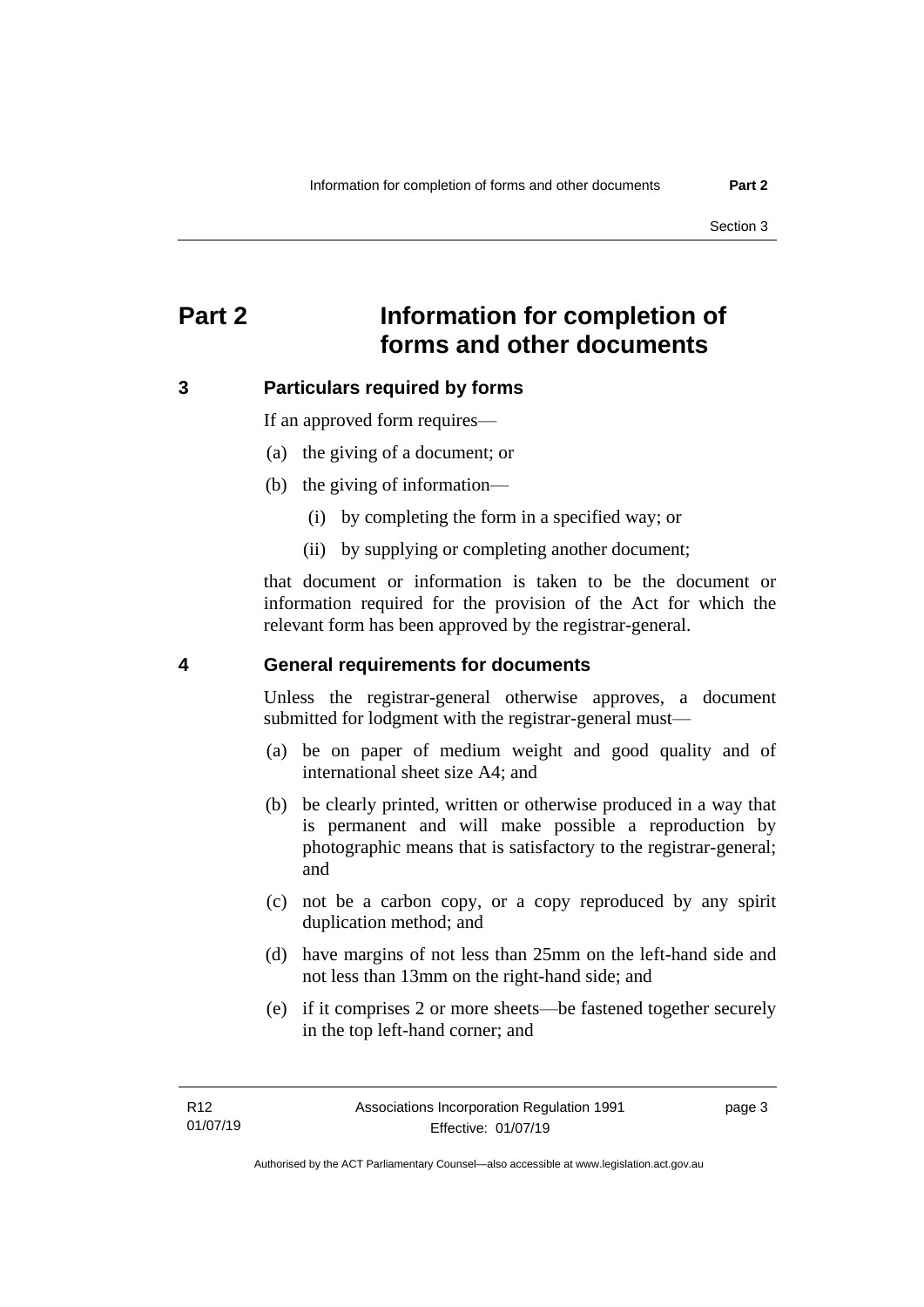Section 5

- (f) specify on the first sheet of the document—
	- (i) the name of the association, proposed association or incorporated association; and
	- (ii) the registration number (if any) of the association to which the document relates; and
	- (iii) the title of the document; and
	- (iv) the name, address and telephone number of the person by whom, or on whose behalf, the document was submitted for lodgment; and
		- *Note* A person may ask the registrar-general to keep their address confidential (see [Act,](http://www.legislation.act.gov.au/a/1991-46/default.asp) s 13A (2)).
	- (v) the words 'lodged with the registrar-general'.

## <span id="page-9-0"></span>**5 Annexures accompanying forms**

- (1) If the space provided for a particular purpose in an approved form is insufficient to contain all the required information in relation to a particular item, that information must be set out in a document annexed to the form.
- (2) An annexure to an approved form must have an identifying mark and be endorsed with the following words, appropriately completed and signed by each person signing the form to which the document is annexed:

This annexure of *(insert number of pages)* .......... page(s) is the annexure marked *(insert an identifying mark)* .......... referred to in the *(insert a description of the form)* .......... signed by *(insert* 'me' *or* 'us'*)* and dated *(insert the date of signing)* ..........

........................ *(Signature(s)*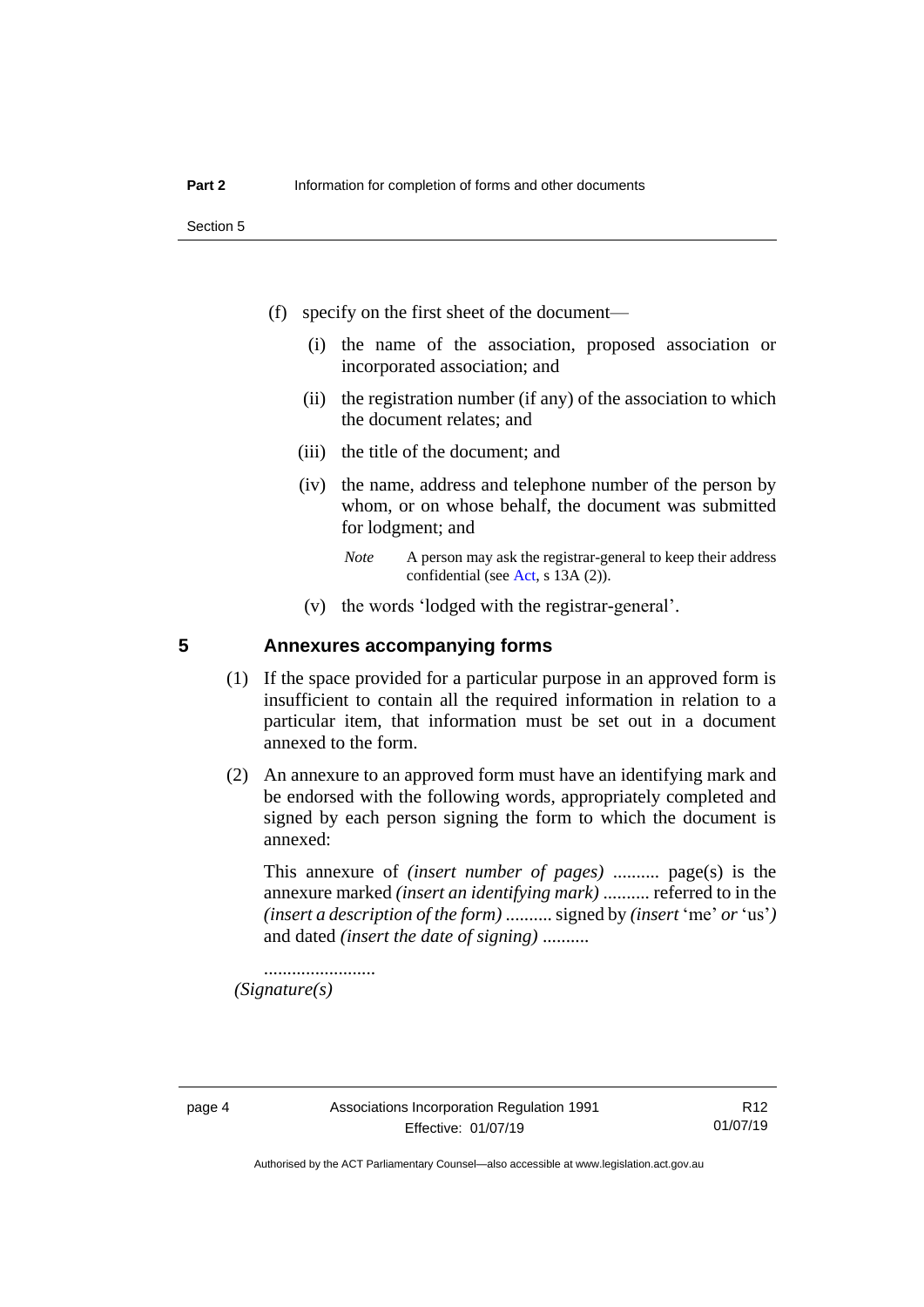- (3) The pages in an annexure must be numbered consecutively.
- (4) If a document is annexed to an approved form, reference made in the form to the annexure must be by its identifying mark and the number of pages.
- (5) In this section, a reference to an *annexure* includes a reference to a document, copy of a document, or any other matter accompanying, attached to or annexed to an approved form.

# <span id="page-10-0"></span>**6 Signatures on documents**

- (1) Unless this regulation states otherwise, a document relating to an incorporated association that is required to be lodged by, or on behalf of, the association or lodged by the public officer of the association, must be signed by the public officer of the association or by a member of the committee of the association who has been authorised by the committee for the purpose.
- (2) The name of a person signing a document that is lodged with the registrar-general for the Act must be legibly written in block letters under or beside the signature of the person.

# <span id="page-10-1"></span>**7 Time for lodging documents**

If a document is required to be lodged with the registrar-general and a period of time within which the document is to be lodged is not provided for, the document must be lodged within 1 month, or within any further period the registrar-general allows, after the happening of the event to which the document relates.

# <span id="page-10-2"></span>**8 Affidavits and statements in writing**

(1) An affidavit or written statement must be sworn or made on behalf of an association, by a member of the committee who has been authorised by the committee for that purpose or by the public officer of the association.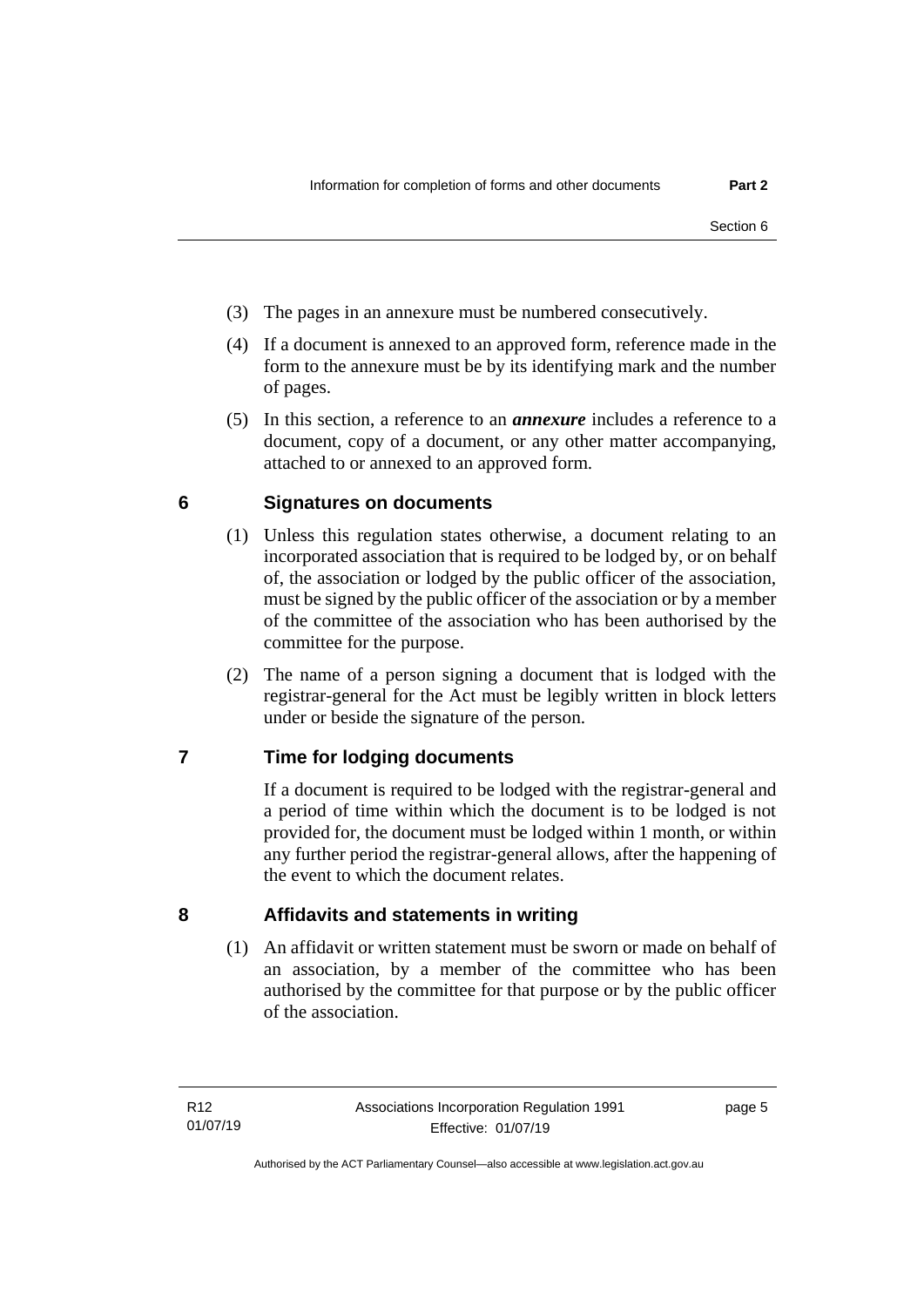Section 9

(2) If an affidavit is sworn at a place outside the ACT, the affidavit is sufficient if it appears to be sworn in accordance with the requirements of the law of that place.

### <span id="page-11-0"></span>**9 Verification of a document**

For the [Act,](http://www.legislation.act.gov.au/a/1991-46/default.asp) section 127 (4), a document relating to an incorporated association that is to be verified must be verified by a written statement signed by—

- (a) a member of the committee of the association who has been authorised by the committee for that purpose or the public officer of the association, being a person who is resident in the ACT; or
- (b) its agent or, if its agent is an association, by a member of the committee of that association who has been authorised by that committee, being a person who is resident in the ACT.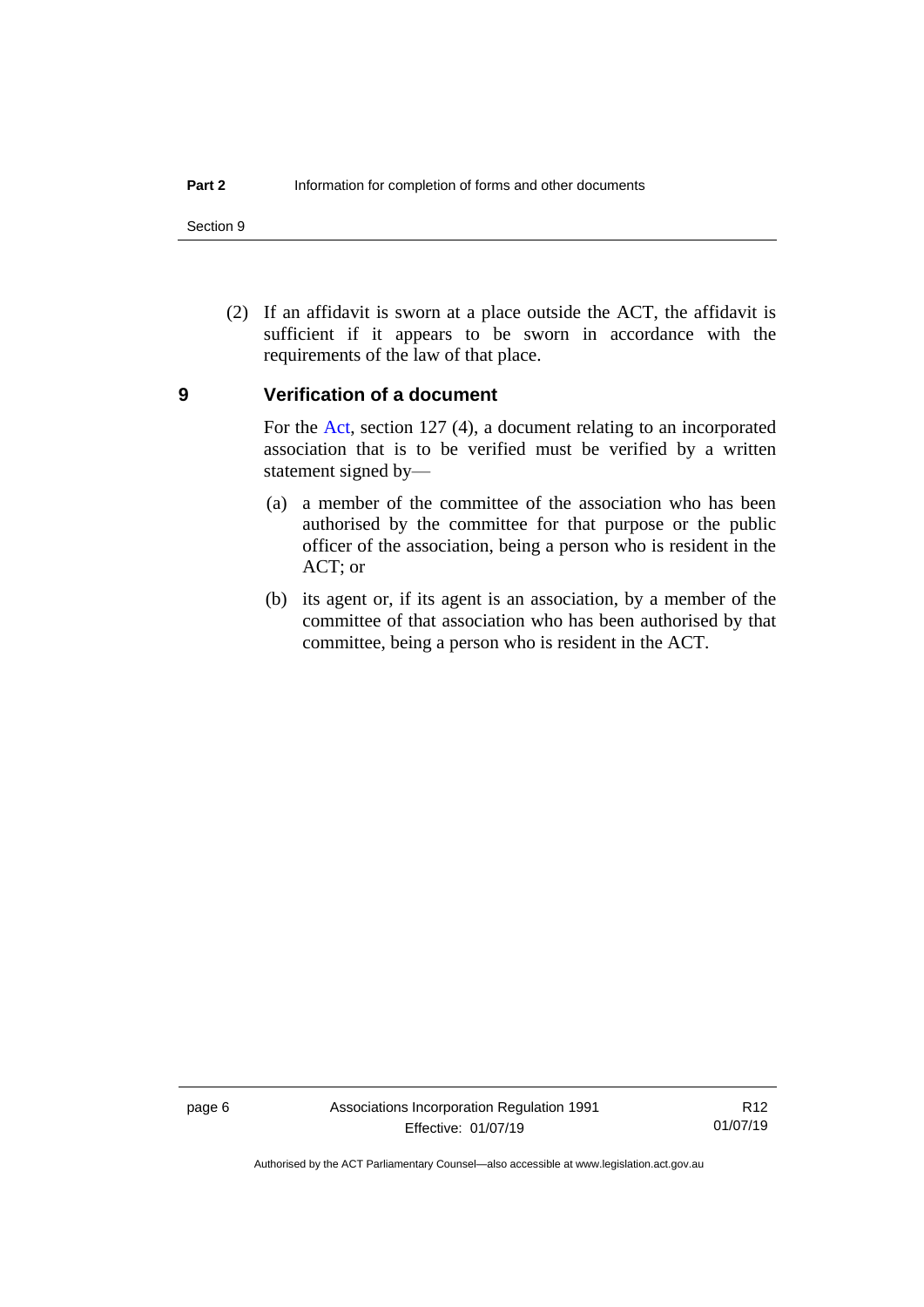# <span id="page-12-0"></span>**Part 3 Miscellaneous**

# <span id="page-12-1"></span>**11 Copies of documents required under Act, s 73**

For the [Act,](http://www.legislation.act.gov.au/a/1991-46/default.asp) section 73 (2), the prescribed number of copies is 100.

# <span id="page-12-2"></span>**14 Rate of commission**

For the [Act,](http://www.legislation.act.gov.au/a/1991-46/default.asp) section 95 (3), the commission payable is an amount calculated at the rate of 5%.

# <span id="page-12-3"></span>**15 Model rules**

For the [Act,](http://www.legislation.act.gov.au/a/1991-46/default.asp) section 127 (2) (a), the provisions set out in schedule 1 are prescribed as model rules for the Act.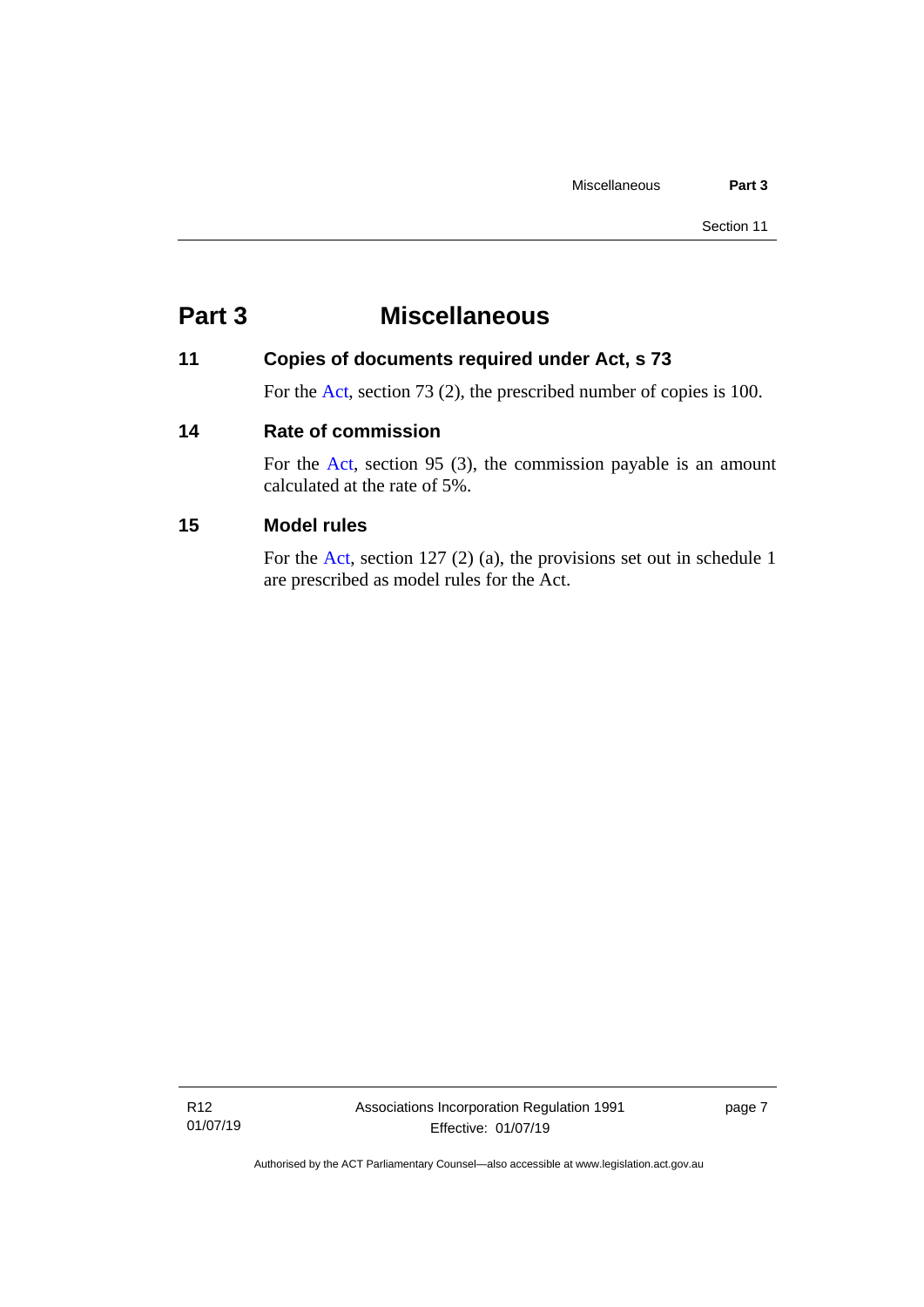**Schedule 1** Model rules

# <span id="page-13-0"></span>**Schedule 1 Model rules**

(see s 15)

# **Contents**

|                 |                                                    | Page |
|-----------------|----------------------------------------------------|------|
| <b>Part 1.1</b> | Preliminary                                        |      |
| 1               | Definitions for model rules                        | 11   |
| 1A              | Application of Legislation Act 2001                | 11   |
| <b>Part 1.2</b> | <b>Membership</b>                                  |      |
| $\overline{2}$  | Membership qualifications                          | 12   |
| 3               | Nomination for membership                          | 12   |
| 4               | Membership entitlements not transferable           | 13   |
| 5               | Cessation of membership                            | 13   |
| 6               | Resignation of membership                          | 13   |
| $\overline{7}$  | Fee, subscriptions etc                             | 14   |
| 8               | Members' liabilities                               | 14   |
| 9               | Disciplining of members                            | 14   |
| 10              | Right of appeal of disciplined member              | 16   |
| <b>Part 1.3</b> | <b>Committee</b>                                   |      |
| 11              | Powers of committee                                | 18   |
| 12              | Constitution and membership                        | 18   |
| 13              | Election of committee members                      | 19   |
| 14              | Secretary                                          | 20   |
| 15              | Treasurer                                          | 20   |
| 16              | Vacancies                                          | 20   |
| 17              | Removal of committee members                       | 21   |
| 18              | Committee meetings and quorum                      | 21   |
| 19              | Delegation by committee to subcommittee            | 22   |
| 20              | Voting and decisions                               | 23   |
| <b>Part 1.4</b> | <b>General meetings</b>                            |      |
| 21              | Annual general meetings-holding of                 | 24   |
| 22              | Annual general meetings—calling of and business at | 24   |
| 23              | General meetings-calling of                        | 25   |
| 24              | <b>Notice</b>                                      | 26   |

page 8 Associations Incorporation Regulation 1991 Effective: 01/07/19

R12 01/07/19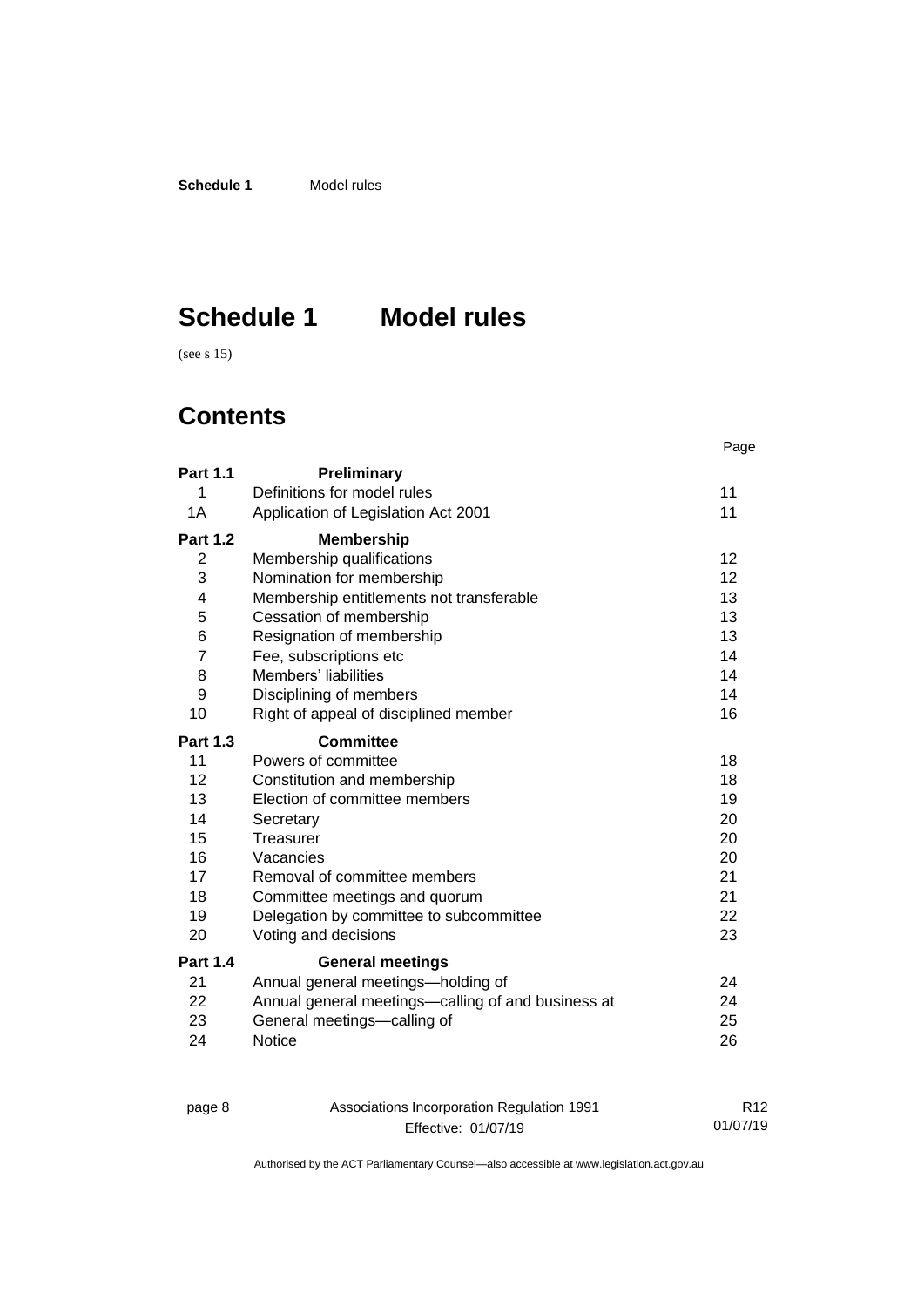| 25                | General meetings—procedure and quorum | 26 |
|-------------------|---------------------------------------|----|
| 26                | Presiding member                      | 27 |
| 27                | Adjournment                           | 27 |
| 28                | Making of decisions                   | 28 |
| 29                | Voting                                | 28 |
| 30                | Appointment of proxies                | 29 |
| <b>Part 1.5</b>   | <b>Miscellaneous</b>                  |    |
| 31                | Funds-source                          | 30 |
| 32                | Funds-management                      | 30 |
| 33                | Alteration of objects and rules       | 30 |
| 34                | Common seal                           | 30 |
| 35                | Custody of books                      | 31 |
| 36                | Inspection of books                   | 31 |
| 37                | Service of notice                     | 31 |
| 38                | Surplus property                      | 31 |
| <b>Appendix 1</b> |                                       | 33 |
| <b>Appendix 2</b> |                                       | 34 |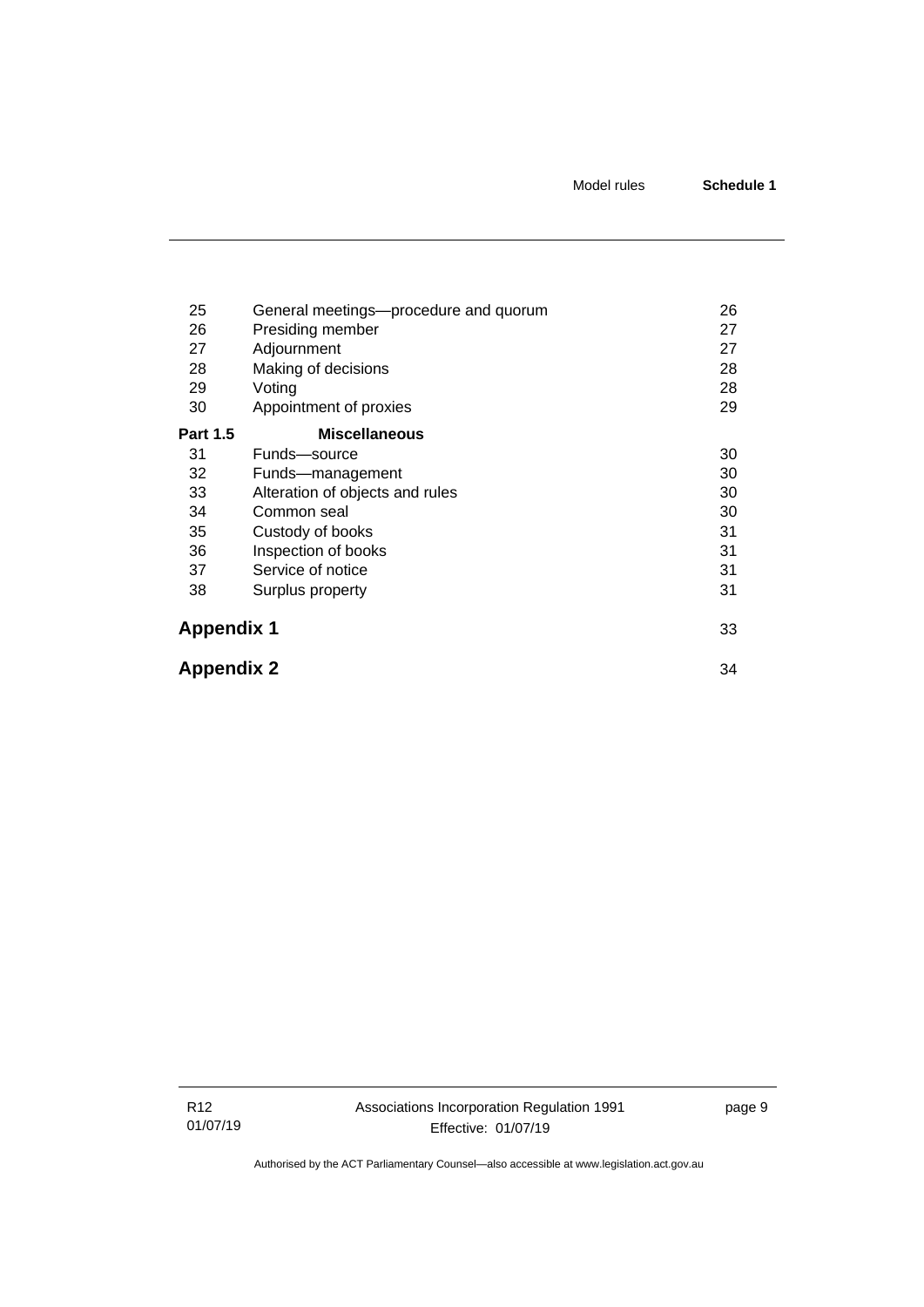**Schedule 1** Model rules<br> **Part 1.1** Preliminary **Preliminary** Section 1

# <span id="page-15-0"></span>**Part 1.1 Preliminary**

### <span id="page-15-1"></span>**1 Definitions for model rules**

In these rules:

*Note* A definition applies except so far as the contrary intention appears (see [Legislation Act,](http://www.legislation.act.gov.au/a/2001-14) s 155).

*financial year* means the year ending on 30 June.

*member* means a member, however described, of the association.

*ordinary committee member* means a member of the committee who is not an office-bearer of the association as mentioned in section 12 (1) (a).

*secretary* means the person holding office under these rules as secretary of the association or, if no such person holds that office, the public officer of the association.

*the Act* means the *[Associations Incorporation Act 1991](http://www.legislation.act.gov.au/a/1991-46)*.

*the regulation* means the *Associations Incorporation Regulation 1991*.

# <span id="page-15-2"></span>**1A Application of Legislation Act 2001**

The *[Legislation Act 2001](http://www.legislation.act.gov.au/a/2001-14)* applies to these rules in the same way as it would if they were an instrument made under the Act.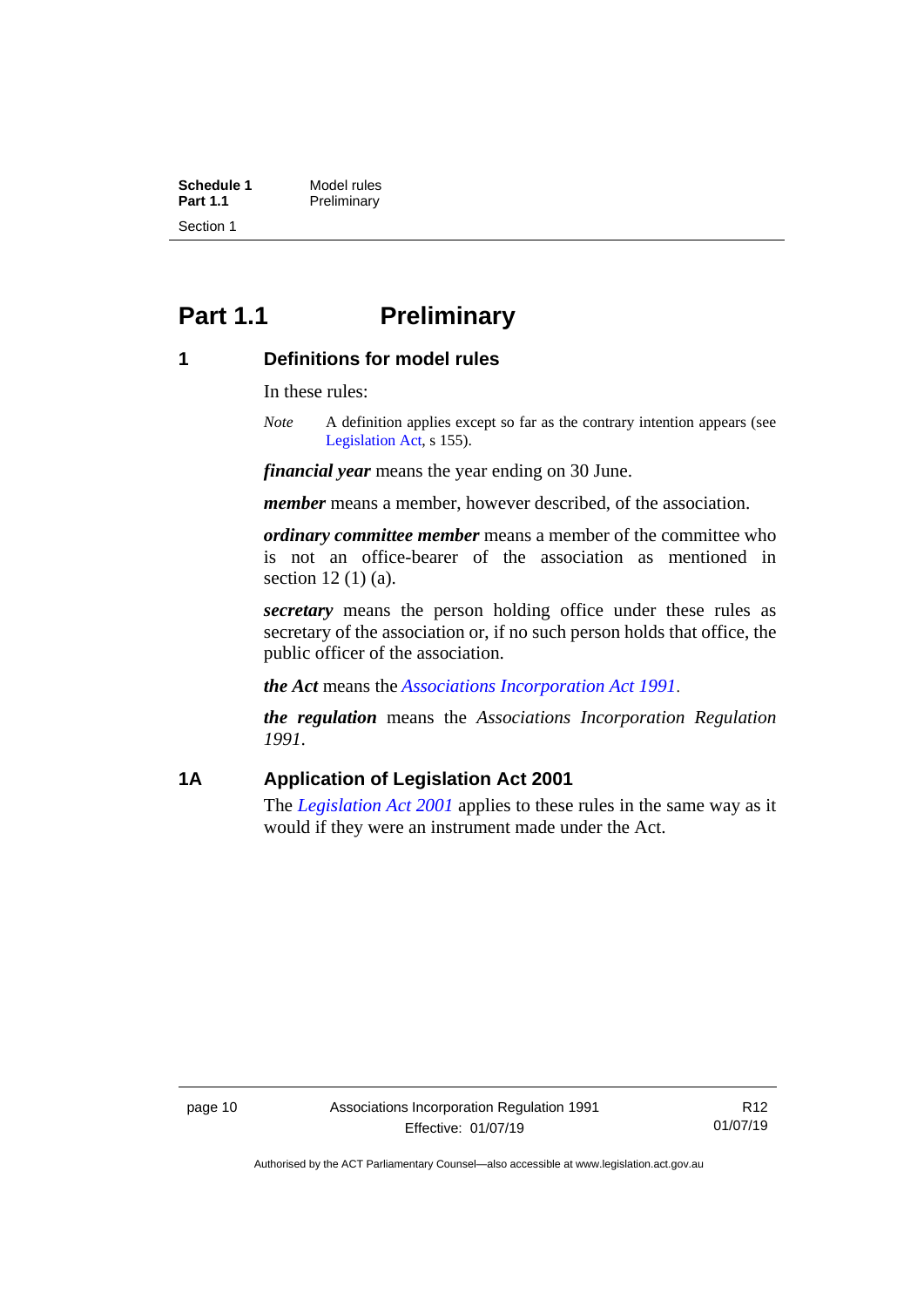# <span id="page-16-0"></span>**Part 1.2 Membership**

# <span id="page-16-1"></span>**2 Membership qualifications**

A person is qualified to be a member if—

- (a) the person is a person mentioned in the [Act,](http://www.legislation.act.gov.au/a/1991-46/default.asp) section 21 (2) (a) or (b) and has not ceased to be a member of the association at any time after incorporation of the association under the Act; or
- (b) the person—
	- (i) has been nominated for membership in accordance with section 3 (1); and
	- (ii) has been approved for membership of the association by the committee of the association.

# <span id="page-16-2"></span>**3 Nomination for membership**

- (1) A nomination of a person for membership of the association—
	- (a) must be made by a member of the association in writing in the form set out in appendix 1; and
	- (b) must be lodged with the secretary of the association.
- (2) As soon as is practicable after receiving a nomination for membership, the secretary must refer the nomination to the committee which must decide whether to approve or to reject the nomination.
- (3) If the committee decides to approve a nomination for membership, the secretary must as soon as practicable after that decision notify the nominee of that approval and request the nominee to pay within 28 days after receipt of the notification the sum payable under these rules by a member as the entrance fee and the first year's annual subscription.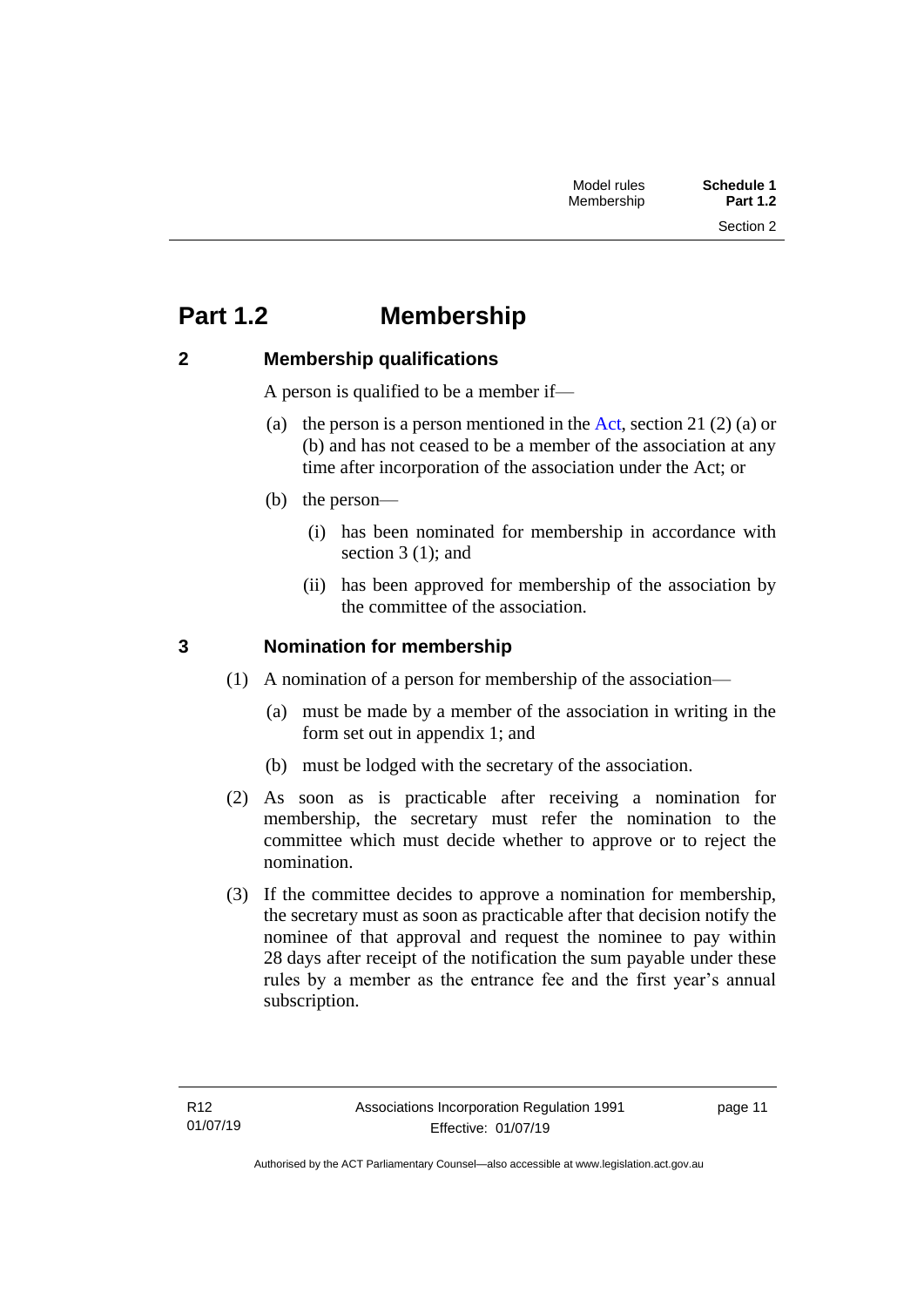| Schedule 1      | Model rules |  |
|-----------------|-------------|--|
| <b>Part 1.2</b> | Membership  |  |
| Section 4       |             |  |

(4) The secretary must, on payment by the nominee of the amounts mentioned in subsection (3) within the period mentioned in that subsection, enter the nominee's name in the register of members and, on the name being so entered, the nominee becomes a member of the association.

### <span id="page-17-0"></span>**4 Membership entitlements not transferable**

A right, privilege or obligation that a person has because of being a member of the association—

- (a) cannot be transferred or transmitted to another person; and
- (b) terminates on cessation of the person's membership.

# <span id="page-17-1"></span>**5 Cessation of membership**

A person ceases to be a member of the association if the person—

- (a) dies or, for a corporation, is wound up; or
- (b) resigns from membership of the association; or
- (c) is expelled from the association; or
- (d) fails to renew membership of the association.

# <span id="page-17-2"></span>**6 Resignation of membership**

- (1) A member is not entitled to resign from membership of the association except in accordance with this section.
- (2) A member who has paid all amounts payable by the member to the association may resign from membership of the association by first giving notice (of not less than 1 month or, if the committee has determined a shorter period, that shorter period) in writing to the secretary of the member's intention to resign and, at the end of the period of notice, the member ceases to be a member.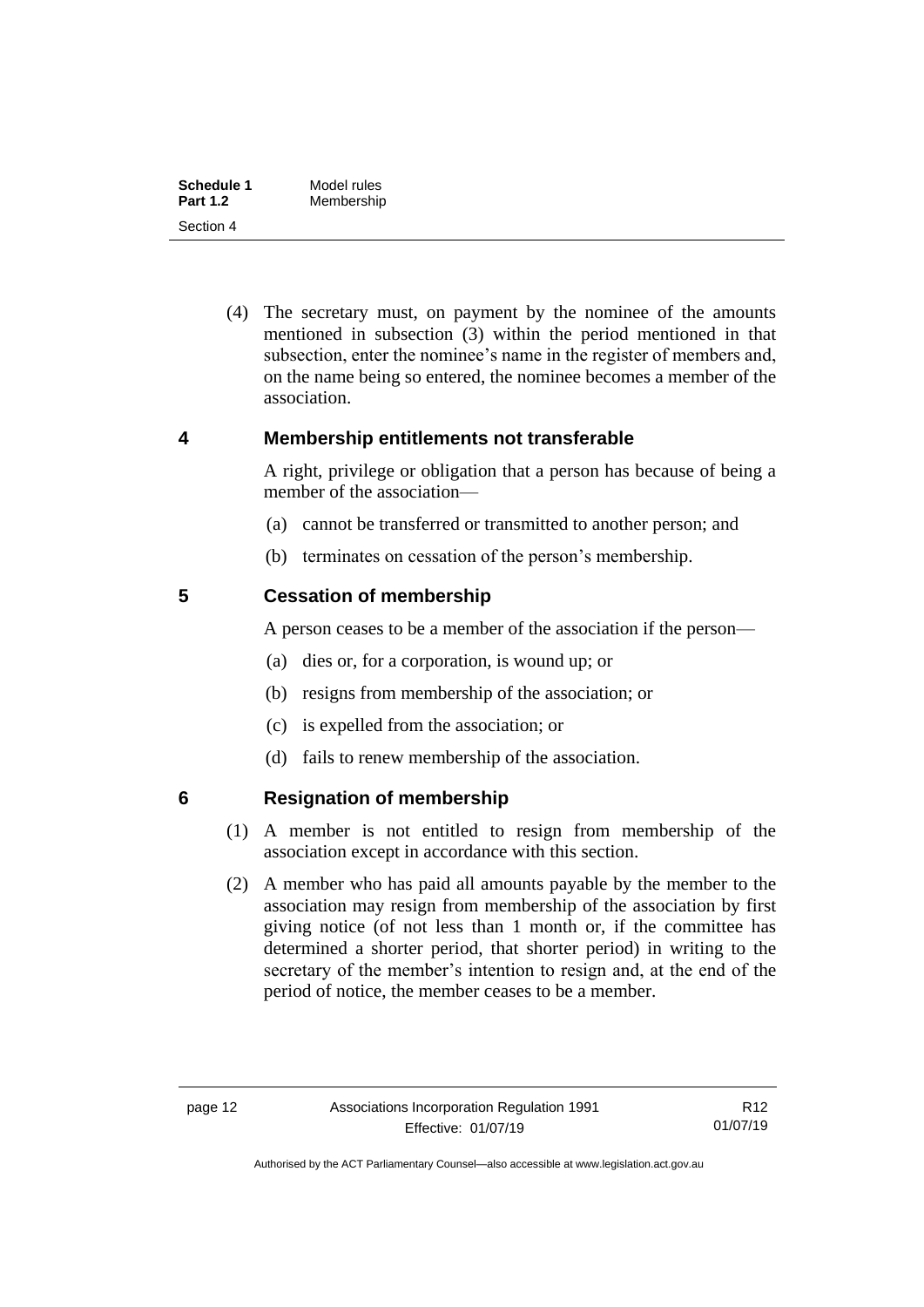Section 7

(3) If a person ceases to be a member, the secretary must make an appropriate entry in the register of members recording the date the member ceased to be a member.

# <span id="page-18-0"></span>**7 Fee, subscriptions etc**

- (1) The entrance fee to the association is \$1 or, if any other amount has been determined by resolution of the committee, the other amount.
- (2) The annual membership fee of the association is \$2 or, if any other amount has been determined by resolution of the committee, that other amount.
- (3) The annual membership fee is payable—
	- (a) except as provided by paragraph (b)—before 1 July in each calendar year; or
	- (b) if a person becomes a member on or after 1 July in any calendar year—before 1 July in each succeeding calendar year.

# <span id="page-18-1"></span>**8 Members' liabilities**

The liability of a member to contribute towards the payment of the debts and liabilities of the association or the costs, charges and expenses of the winding up of the association is limited to the amount (if any) unpaid by the member in relation to membership of the association as required by section 7.

# <span id="page-18-2"></span>**9 Disciplining of members**

- (1) If the committee is of the opinion that a member—
	- (a) has persistently refused or neglected to comply with a provision of these rules; or
	- (b) has persistently and wilfully acted in a manner prejudicial to the interests of the association;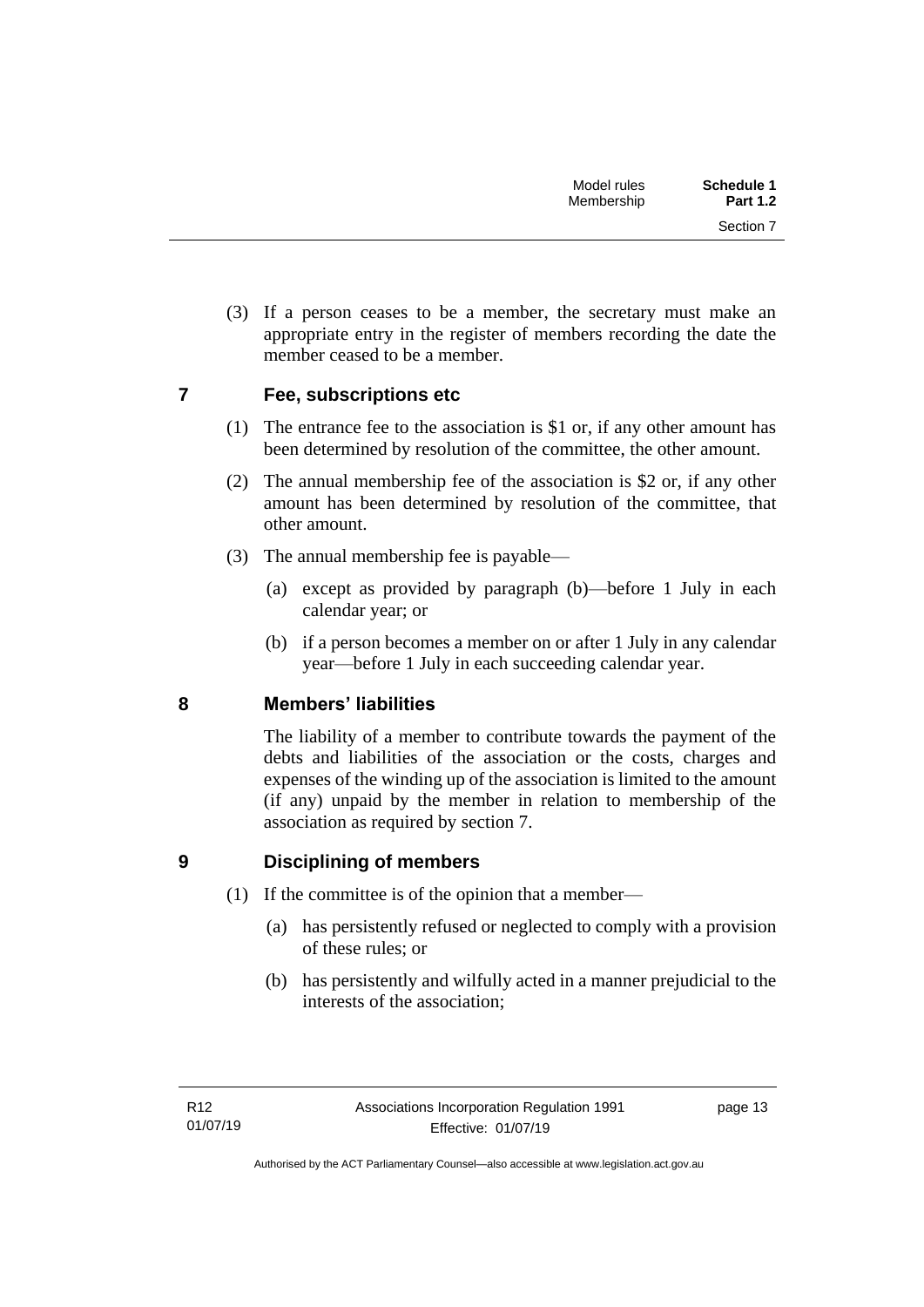the committee may, by resolution—

- (c) expel the member from the association; or
- (d) suspend the member from the rights and privileges of membership of the association that the committee may decide for a specified period.
- (2) A resolution of the committee under subsection (1) is of no effect unless the committee, at a meeting held not earlier than 14 days and not later than 28 days after service on the member of a notice under subsection (3), confirms the resolution in accordance with this section.
- (3) If the committee passes a resolution under subsection (1), the secretary must, as soon as practicable, serve a written notice on the member—
	- (a) setting out the resolution of the committee and the grounds on which it is based; and
	- (b) stating that the member may address the committee at a meeting to be held not earlier than 14 days and not later than 28 days after service of the notice; and
	- (c) stating the date, place and time of that meeting; and
	- (d) informing the member that the member may do either or both of the following:
		- (i) attend and speak at that meeting;
		- (ii) submit to the committee at or before the date of that meeting written representations relating to the resolution.
- (4) Subject to the [Act,](http://www.legislation.act.gov.au/a/1991-46/default.asp) section 50, at a meeting of the committee mentioned in subsection (2), the committee must—
	- (a) give to the member mentioned in subsection (1) an opportunity to make oral representations; and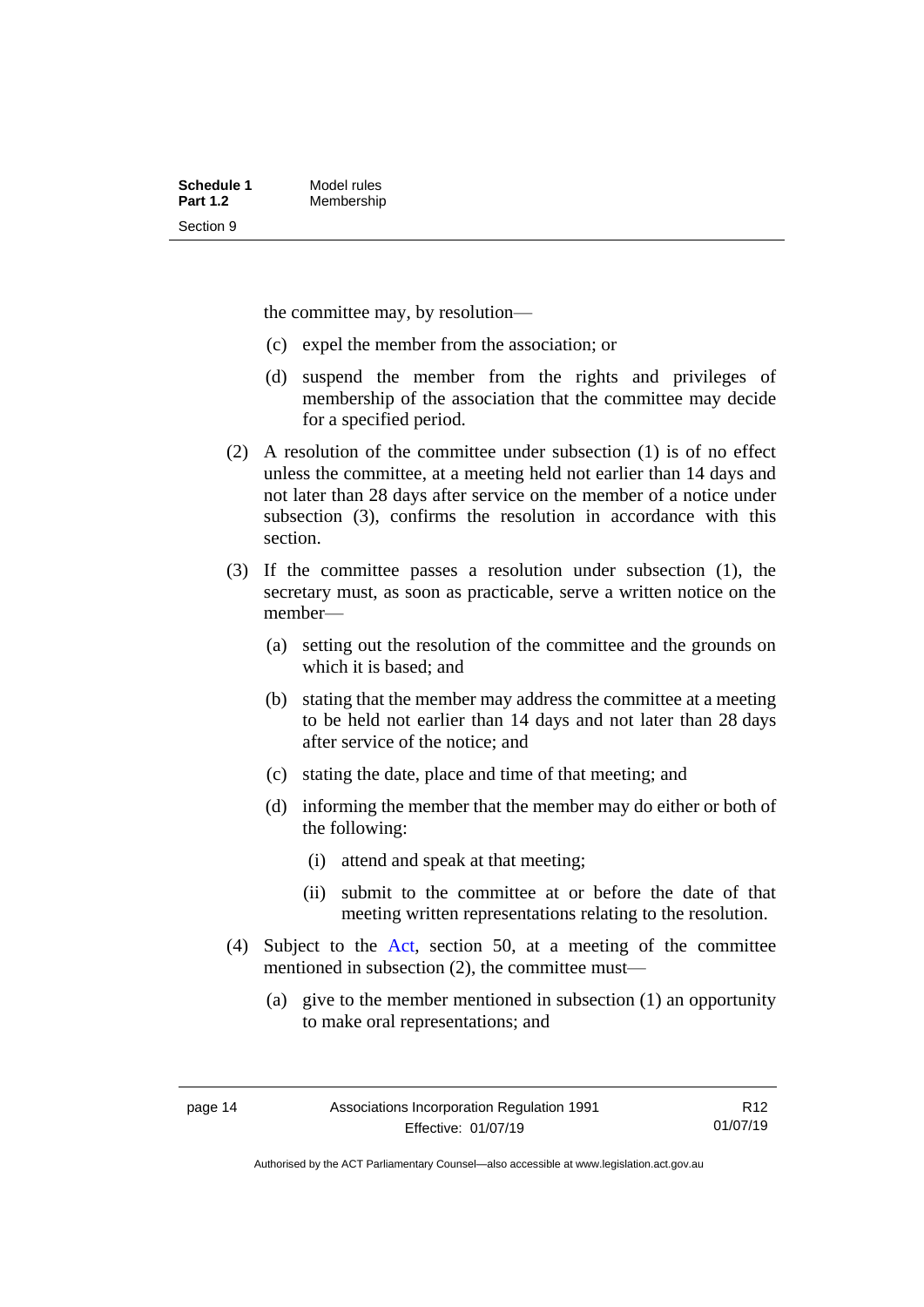- (b) give due consideration to any written representations submitted to the committee by that member at or before the meeting; and
- (c) by resolution decide whether to confirm or to revoke the resolution of the committee made under subsection (1).
- (5) If the committee confirms a resolution under subsection (4), the secretary must, within 7 days after that confirmation, by written notice inform the member of that confirmation and of the member's right of appeal under section 10.
- (6) A resolution confirmed by the committee under subsection (4) does not take effect—
	- (a) until the end of the period within which the member is entitled to appeal against the resolution if the member does not exercise the right of appeal within that period; or
	- (b) if within that period the member exercises the right of appeal—unless and until the association confirms the resolution in accordance with section 10 (4).

# <span id="page-20-0"></span>**10 Right of appeal of disciplined member**

- (1) A member may appeal to the association in general meeting against a resolution of the committee that is confirmed under section 9 (4), within 7 days after notice of the resolution is served on the member, by lodging with the secretary a notice to that effect.
- (2) On receipt of a notice under subsection (1), the secretary must notify the committee which must call a general meeting of the association to be held within 21 days after the date when the secretary received the notice or as soon as possible after that date.
- (3) Subject to the [Act,](http://www.legislation.act.gov.au/a/1991-46/default.asp) section 50, at a general meeting of the association called under subsection (2)—
	- (a) no business other than the question of the appeal may be transacted; and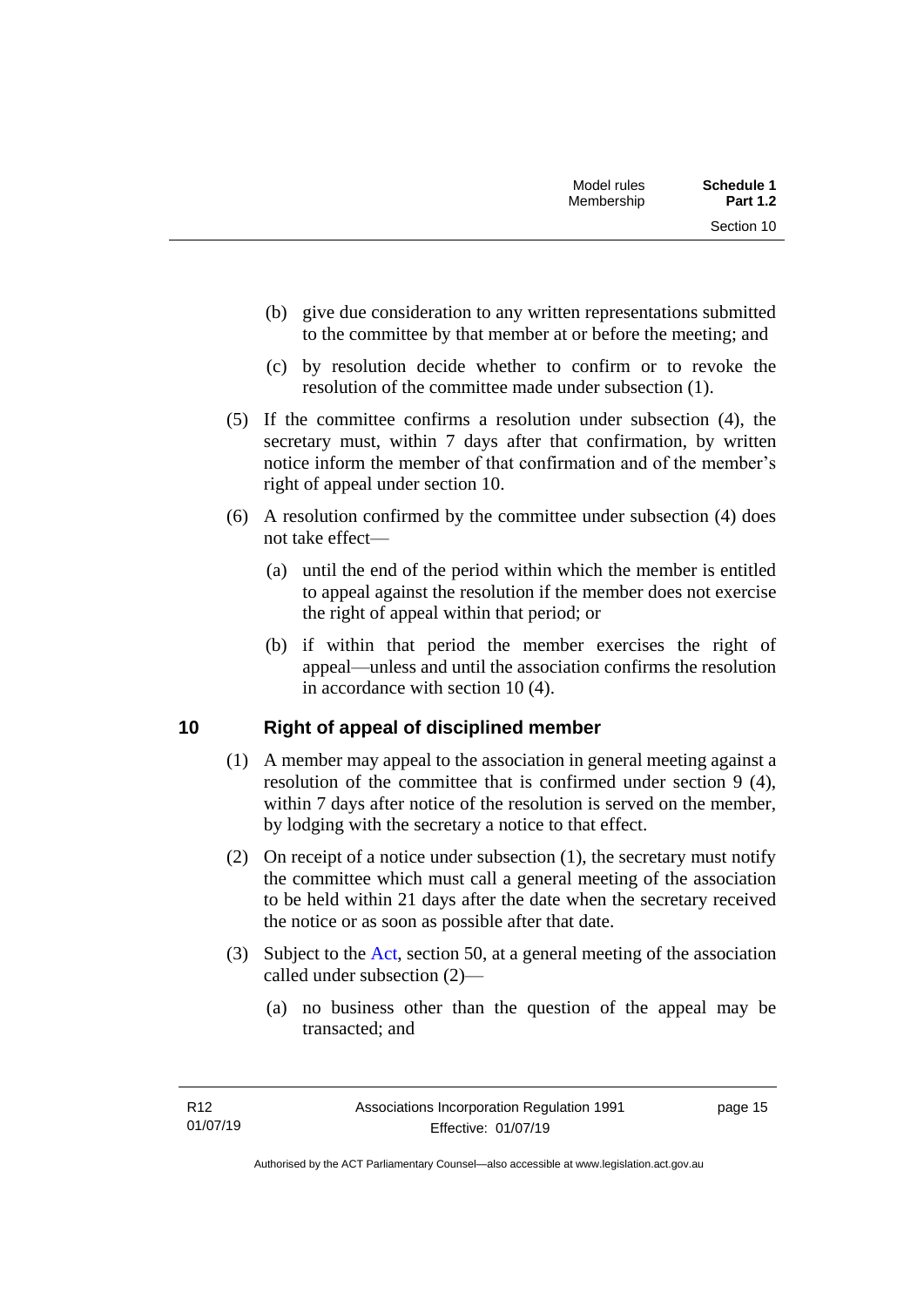| Schedule 1      | Model rules |
|-----------------|-------------|
| <b>Part 1.2</b> | Membership  |
| Section 10      |             |

- (b) the committee and the member must be given the opportunity to make representations in relation to the appeal orally or in writing, or both; and
- (c) the members present must vote by secret ballot on the question of whether the resolution made under section 9 (4) should be confirmed or revoked.
- (4) If the meeting passes a special resolution in favour of the confirmation of the resolution made under section 9 (4), that resolution is confirmed.

page 16 Associations Incorporation Regulation 1991 Effective: 01/07/19

R12 01/07/19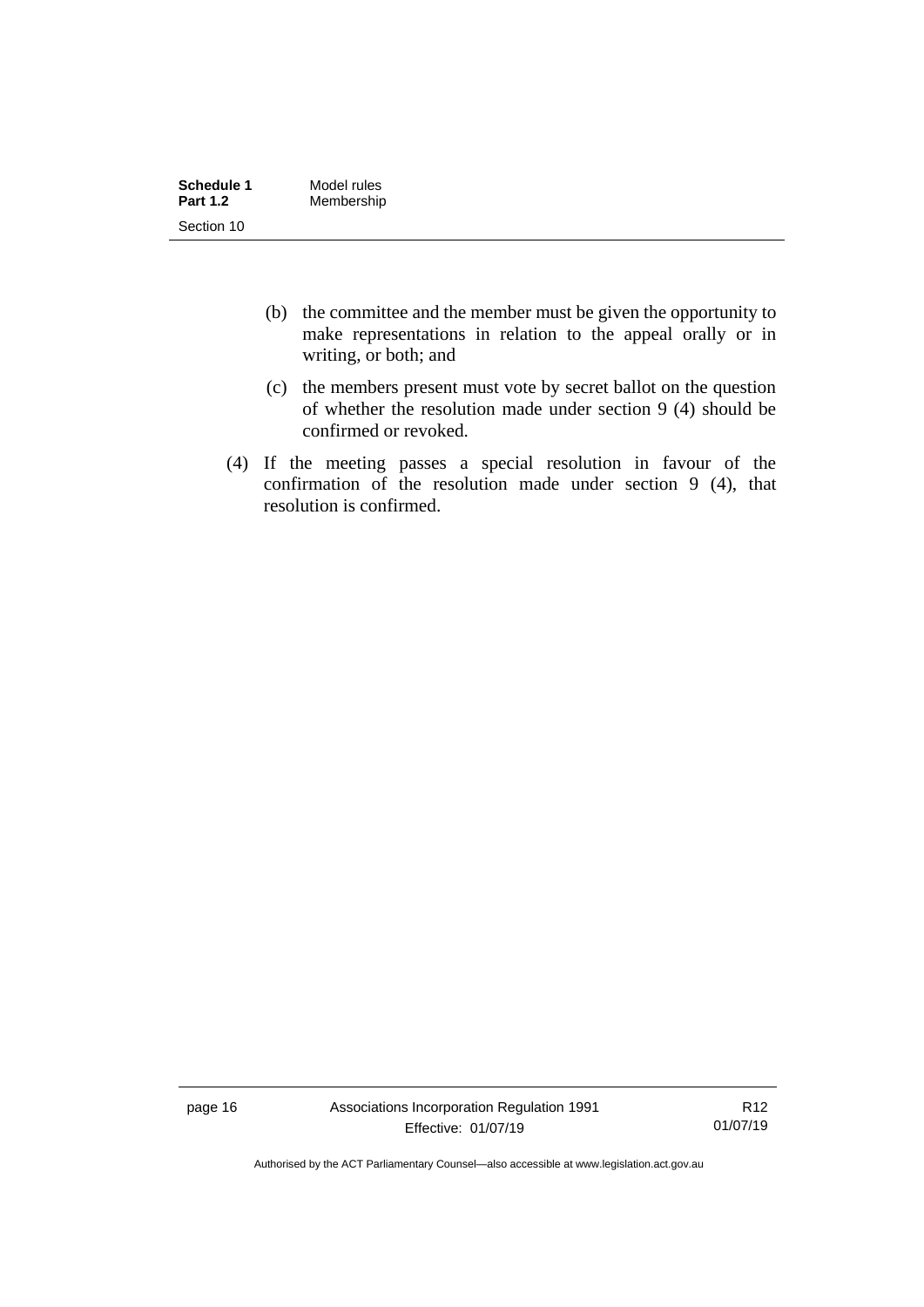# <span id="page-22-0"></span>**Part 1.3 Committee**

# <span id="page-22-1"></span>**11 Powers of committee**

The committee, subject to the Act, the regulation, these rules, and to any resolution passed by the association in general meeting—

- (a) controls and manages the affairs of the association; and
- (b) may exercise all functions that may be exercised by the association other than those functions that are required by these rules to be exercised by the association in general meeting; and
- (c) has power to perform all acts and do all things that appear to the committee to be necessary or desirable for the proper management of the affairs of the association.

# <span id="page-22-2"></span>**12 Constitution and membership**

- (1) The committee consists of—
	- (a) the office-bearers of the association; and
	- (b) 3 ordinary committee members;

each of whom must be elected under section 13 or appointed in accordance with subsection (4).

- (2) The office-bearers of the association are—
	- (a) the president; and
	- (b) the vice-president; and
	- (c) the treasurer; and
	- (d) the secretary.
- (3) Each member of the committee holds office, subject to these rules, until the conclusion of the annual general meeting following the date of the member's election, but is eligible for re-election.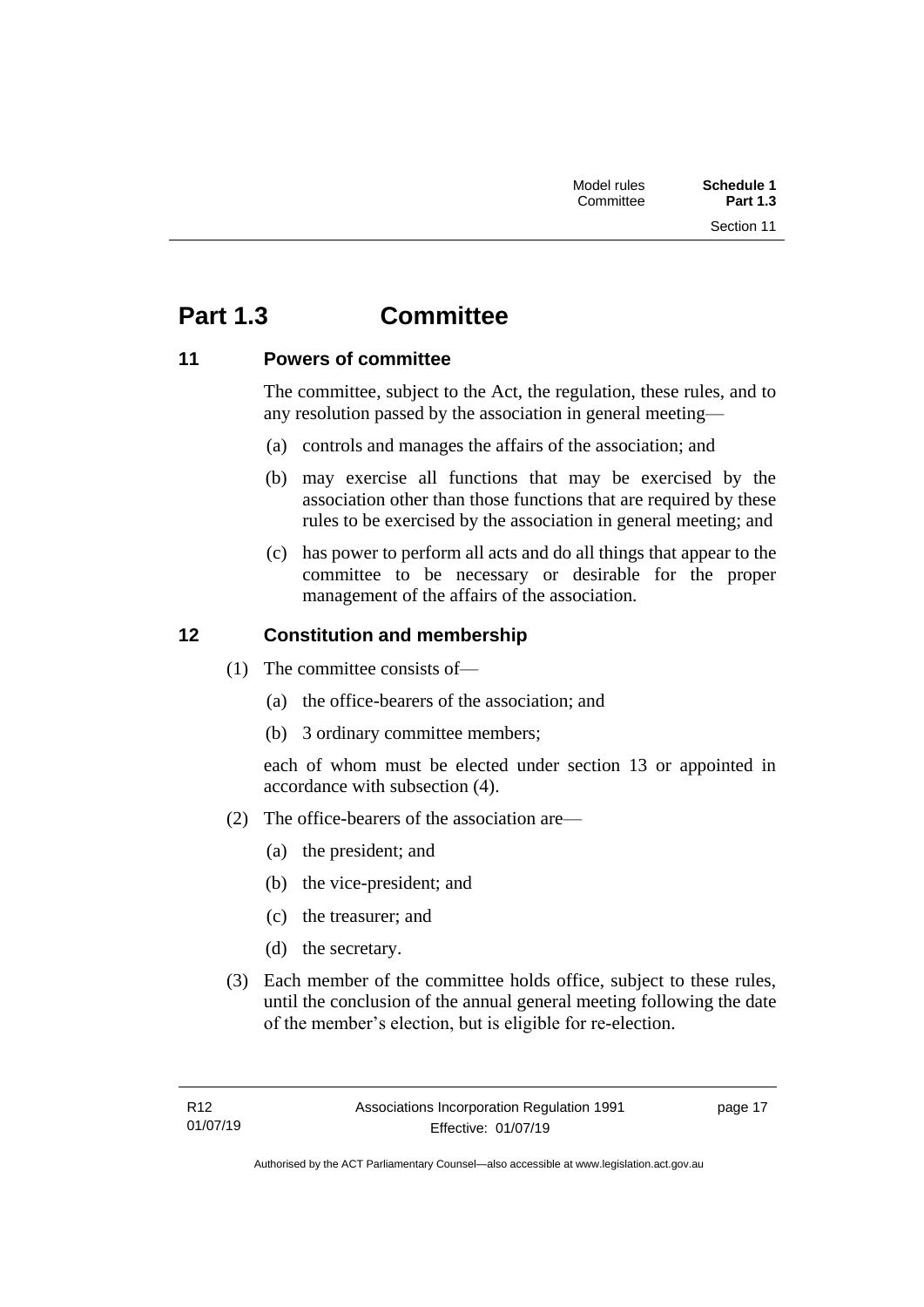| Schedule 1      | Model rules |  |
|-----------------|-------------|--|
| <b>Part 1.3</b> | Committee   |  |
| Section 13      |             |  |

(4) If there is a vacancy in the membership of the committee, the committee may appoint a member of the association to fill the vacancy and the member so appointed holds office, subject to these rules, until the conclusion of the next annual general meeting after the date of the appointment.

### <span id="page-23-0"></span>**13 Election of committee members**

- (1) Nominations of candidates for election as office-bearers of the association or as ordinary committee members—
	- (a) must be made in writing, signed by 2 members of the association and accompanied by the written consent of the candidate (which may be endorsed on the nomination form); and
	- (b) must be given to the secretary of the association not less than 7 days before the date fixed for the annual general meeting at which the election is to take place.
- (2) If insufficient nominations are received to fill all vacancies on the committee, the candidates nominated are taken to be elected and further nominations may be received at the annual general meeting.
- (3) If insufficient further nominations are received, any vacant positions remaining on the committee are taken to be vacancies.
- (4) If the number of nominations received is equal to the number of vacancies to be filled, the people nominated are taken to be elected.
- (5) If the number of nominations received exceeds the number of vacancies to be filled, a ballot must be held.
- (6) The ballot for the election of office-bearers and ordinary committee members must be conducted at the annual general meeting in the way the committee may direct.
- (7) A person is not eligible to simultaneously hold more than 1 position on the committee.

Authorised by the ACT Parliamentary Counsel—also accessible at www.legislation.act.gov.au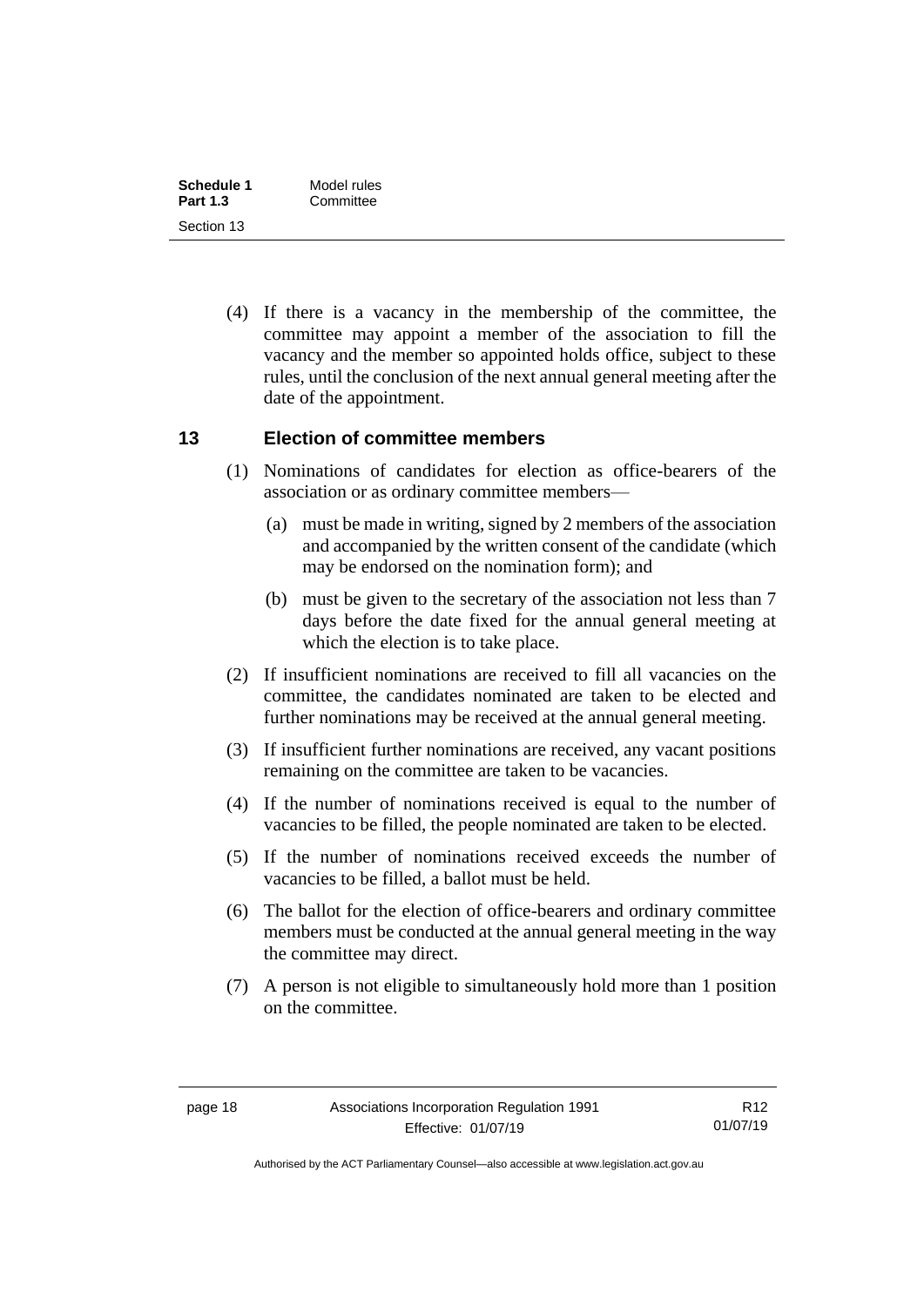| Schedule 1      | Model rules |
|-----------------|-------------|
| <b>Part 1.3</b> | Committee   |
| Section 14      |             |

# <span id="page-24-0"></span>**14 Secretary**

- (1) The secretary of the association must, as soon as practicable after being appointed as secretary, notify the association of his or her address.
- (2) The secretary must keep minutes of—
	- (a) all elections and appointments of office-bearers and ordinary committee members; and
	- (b) the names of members of the committee present at a committee meeting or a general meeting; and
	- (c) all proceedings at committee meetings and general meetings.
- (3) Minutes of proceedings at a meeting must be signed by the person presiding at the meeting or by the person presiding at the next succeeding meeting.

## <span id="page-24-1"></span>**15 Treasurer**

- (1) The treasurer of the association must—
	- (a) collect and receive all amounts owing to the association and make all payments authorised by the association; and
	- (b) keep correct accounts and books showing the financial affairs of the association with full details of all receipts and expenditure connected with the activities of the association.

### <span id="page-24-2"></span>**16 Vacancies**

For these rules, a vacancy in the office of a member of the committee happens if the member—

- (a) dies; or
- (b) ceases to be a member of the association; or
- (c) resigns the office; or

page 19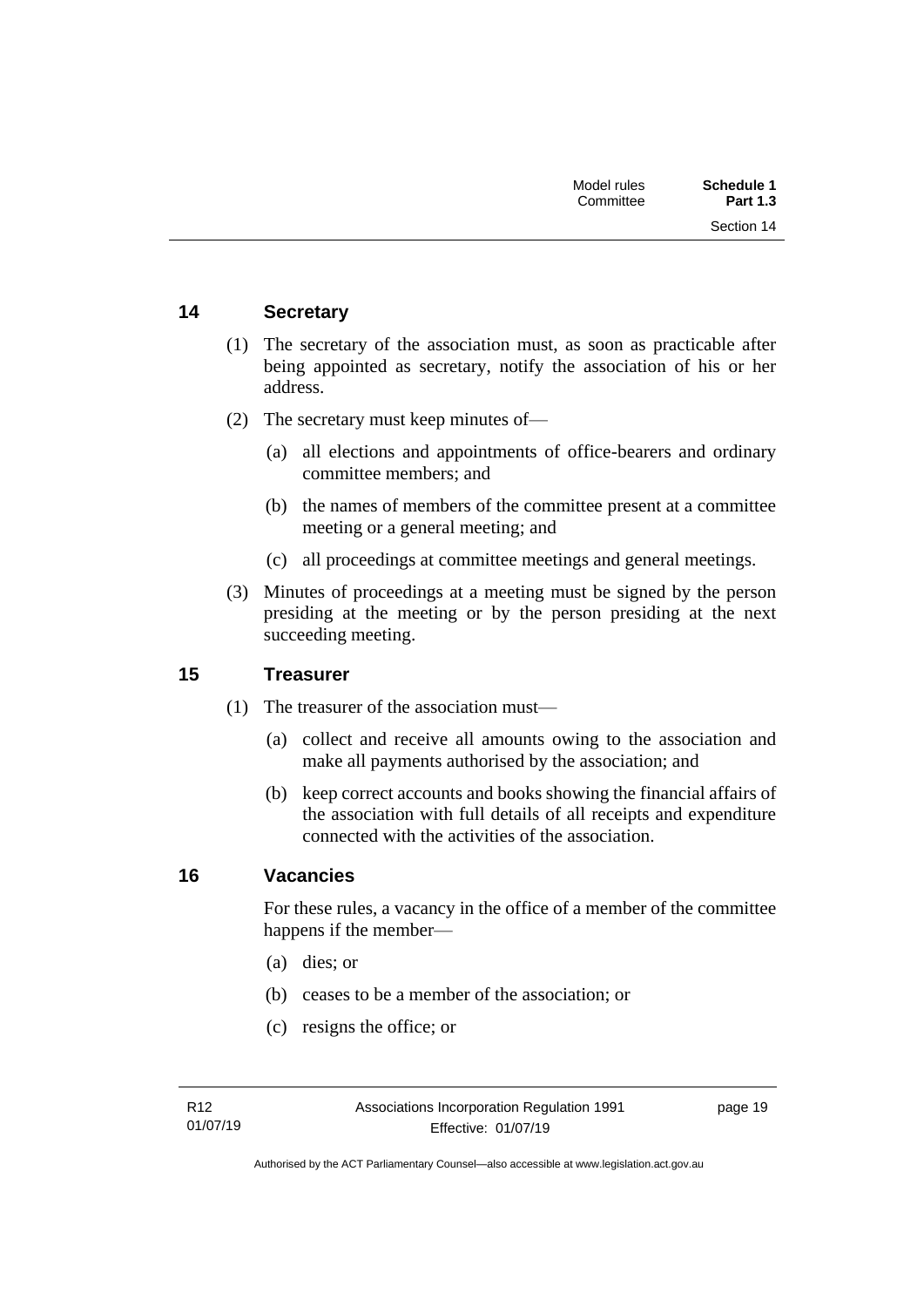| Schedule 1      | Model rules |  |
|-----------------|-------------|--|
| <b>Part 1.3</b> | Committee   |  |
| Section 17      |             |  |

- (d) is removed from office under section 17 (Removal of committee members); or
- (e) suffers from mental or physical incapacity; or
- (f) is disqualified from office under the [Act,](http://www.legislation.act.gov.au/a/1991-46/default.asp) section 63 or section 63B; or
- (g) is subject to a disqualification order under the [Act,](http://www.legislation.act.gov.au/a/1991-46/default.asp) section 63A; or
- (h) is absent without the consent of the committee from all meetings of the committee held during a period of 6 months.

# <span id="page-25-0"></span>**17 Removal of committee members**

The association in general meeting may by resolution, subject to the [Act,](http://www.legislation.act.gov.au/a/1991-46/default.asp) section 50, remove any member of the committee from the office of member of the committee before the end of the member's term of office.

### <span id="page-25-1"></span>**18 Committee meetings and quorum**

- (1) The committee must meet at least 3 times in each calendar year at the place and time that the committee may decide.
- (2) Additional meetings of the committee may be called by any member of the committee.
- (3) Oral or written notice of a meeting of the committee must be given by the secretary to each member of the committee at least 48 hours (or any other period that may be unanimously agreed on by the members of the committee) before the time appointed for the holding of the meeting.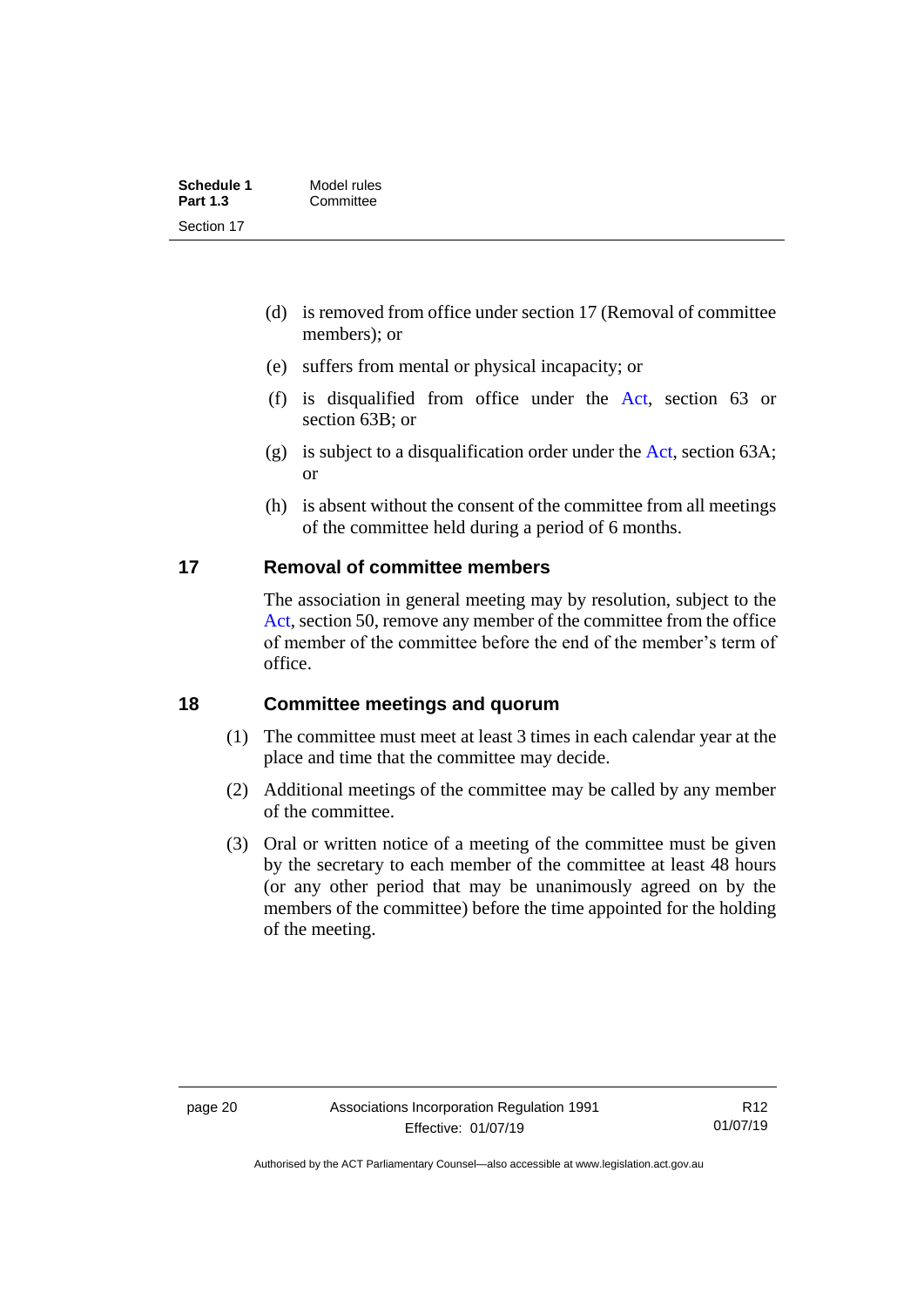| Model rules<br>Committee | Schedule 1<br><b>Part 1.3</b> |
|--------------------------|-------------------------------|
|                          | Section 19                    |

- (4) Notice of a meeting given under subsection (3) must specify the general nature of the business to be transacted at the meeting and no business other than that business may be transacted at the meeting, except business that the committee members present at the meeting unanimously agree to treat as urgent business.
- (5) Any 3 members of the committee constitute a quorum for the transaction of the business of a meeting of the committee.
- (6) No business may be transacted by the committee unless a quorum is present and, if within half an hour after the time appointed for the meeting a quorum is not present, the meeting stands adjourned to the same place and at the same hour of the same day in the following week.
- (7) If at the adjourned meeting a quorum is not present within half an hour after the time appointed for the meeting, the meeting is dissolved.
- (8) At meetings of the committee—
	- (a) the president or, in the absence of the president, the vicepresident presides; or
	- (b) if the president and the vice-president are absent—1 of the remaining members of the committee may be chosen by the members present to preside.

# <span id="page-26-0"></span>**19 Delegation by committee to subcommittee**

- (1) The committee may, in writing, delegate to 1 or more subcommittees (consisting of the member or members of the association that the committee considers appropriate) the exercise of the functions of the committee that are specified in the instrument, other than—
	- (a) this power of delegation; and
	- (b) a function that is a function imposed on the committee by the Act, by any other Territory law, or by resolution of the association in general meeting.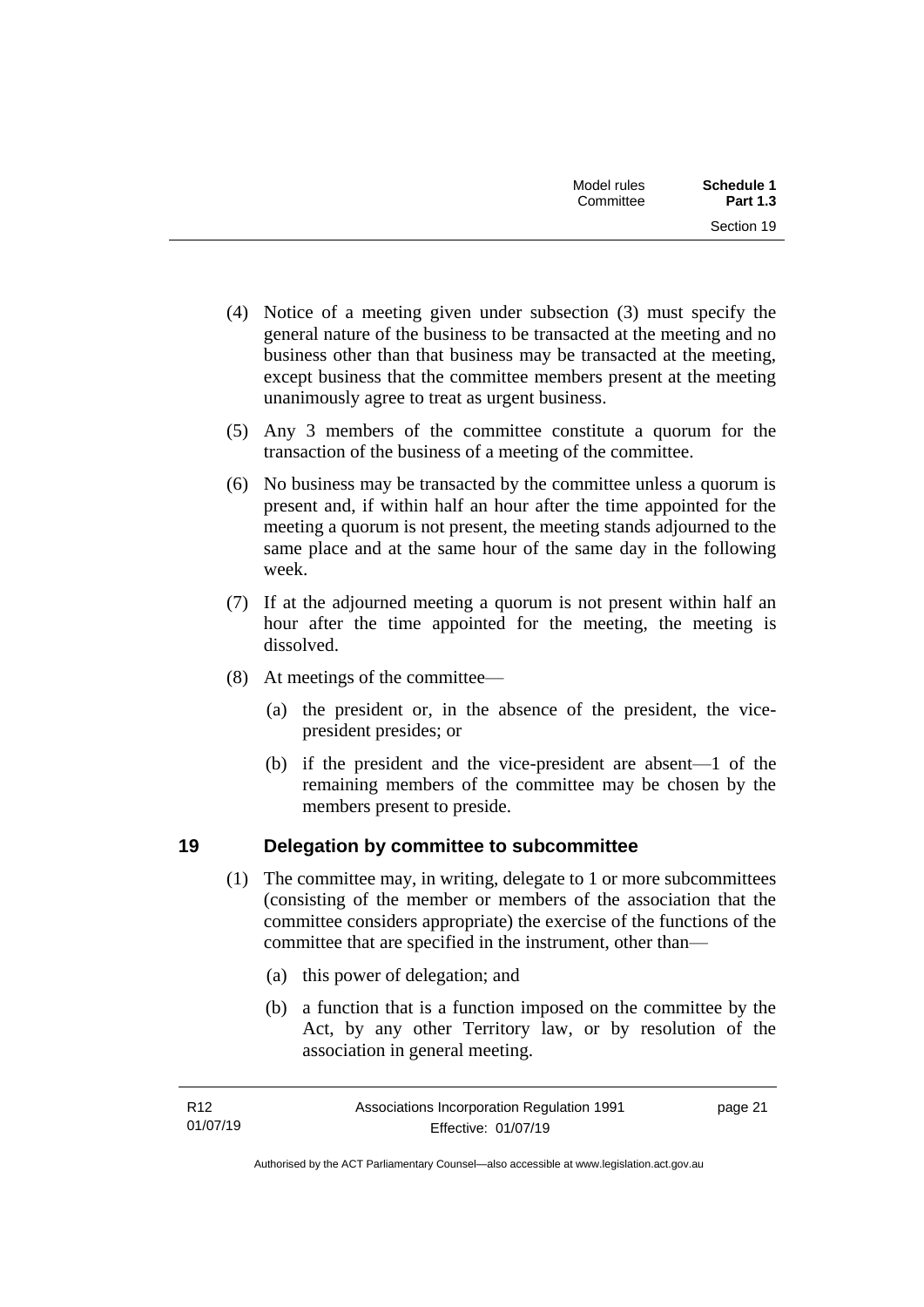| Schedule 1      | Model rules |  |
|-----------------|-------------|--|
| <b>Part 1.3</b> | Committee   |  |
| Section 20      |             |  |

- (2) A function, the exercise of which has been delegated to a subcommittee under this section may, while the delegation remains unrevoked, be exercised from time to time by the subcommittee in accordance with the terms of the delegation.
- (3) A delegation under this section may be made subject to any conditions or limitations about the exercise of any function, or about time or circumstances, that may be specified in the instrument of delegation.
- (4) Despite any delegation under this section, the committee may continue to exercise any function delegated.
- (5) Any act or thing done or suffered by a subcommittee acting in the exercise of a delegation under this section has the same force and effect as it would have if it had been done or suffered by the committee.
- (6) The committee may, in writing, revoke wholly or in part any delegation under this section.
- (7) A subcommittee may meet and adjourn as it considers appropriate.

# <span id="page-27-0"></span>**20 Voting and decisions**

- (1) Questions arising at a meeting of the committee or of any subcommittee appointed by the committee are decided by a majority of the votes of members of the committee or subcommittee present at the meeting.
- (2) Each member present at a meeting of the committee or of any subcommittee appointed by the committee (including the person presiding at the meeting) is entitled to 1 vote but, if the votes on any question are equal, the person presiding may exercise a second or casting vote.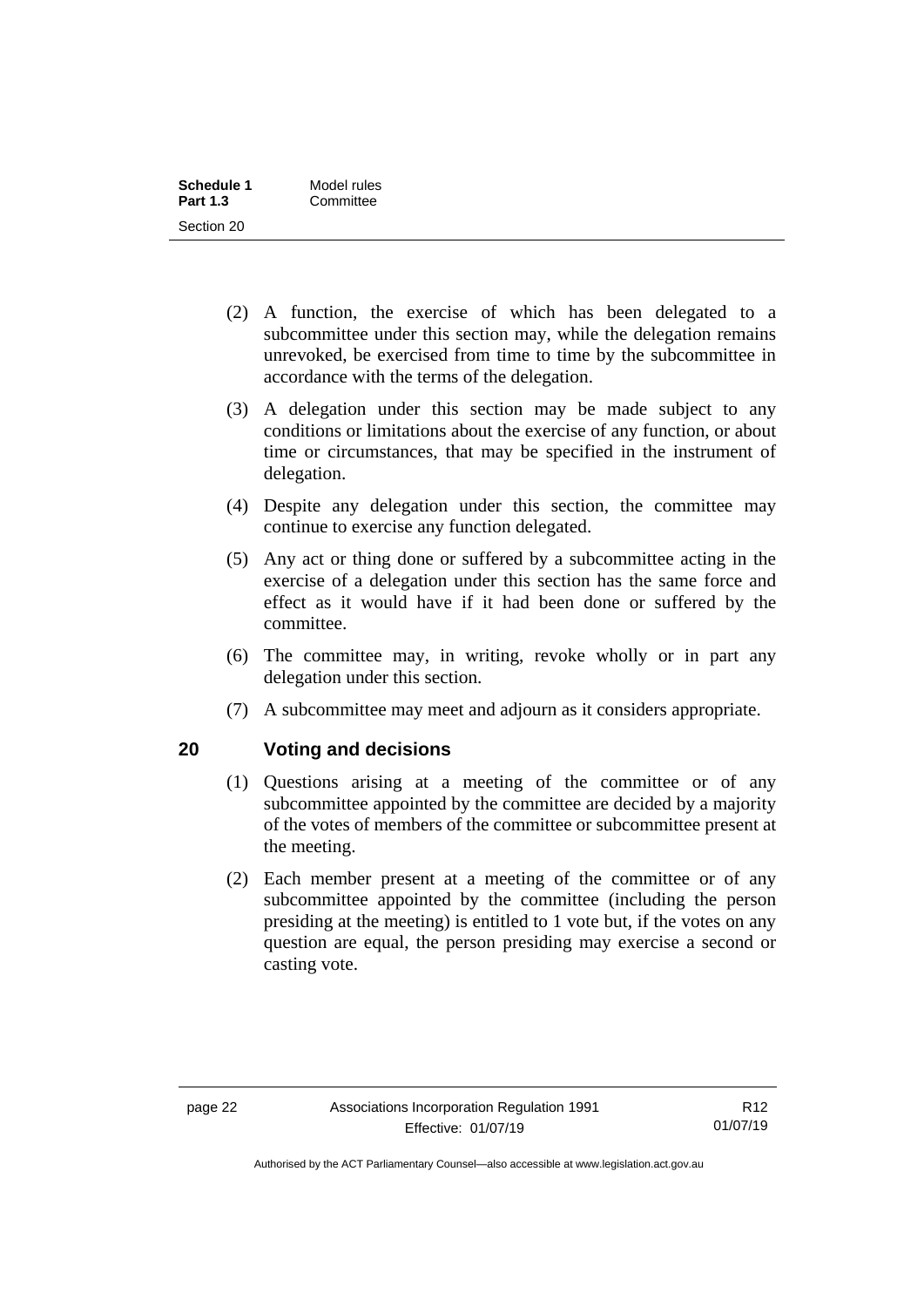# <span id="page-28-0"></span>**Part 1.4 General meetings**

# <span id="page-28-1"></span>**21 Annual general meetings—holding of**

- (1) With the exception of the first annual general meeting of the association, the association must, at least once in each calendar year and within 5 months after the end of each financial year of the association, call an annual general meeting of its members.
- (2) The association must hold its first annual general meeting—
	- (a) within 18 months after its incorporation under the Act; and
	- (b) within 5 months after the end of the first financial year of the association.
- (3) Subsections (1) and (2) have effect subject to the powers of the registrar-general under the [Act,](http://www.legislation.act.gov.au/a/1991-46/default.asp) section 120 in relation to extensions of time.

# <span id="page-28-2"></span>**22 Annual general meetings—calling of and business at**

- (1) The annual general meeting of the association must, subject to the Act, be called on the date and at the place and time that the committee considers appropriate.
- (2) In addition to any other business that may be transacted at an annual general meeting, the business of an annual general meeting is—
	- (a) to confirm the minutes of the last annual general meeting and of any general meeting held since that meeting; and
	- (b) to receive from the committee reports on the activities of the association during the last financial year; and
	- (c) to elect members of the committee, including office-bearers; and
	- (d) to receive and consider the statement of accounts and the reports that are required to be submitted to members under the [Act,](http://www.legislation.act.gov.au/a/1991-46/default.asp) section 73 (1).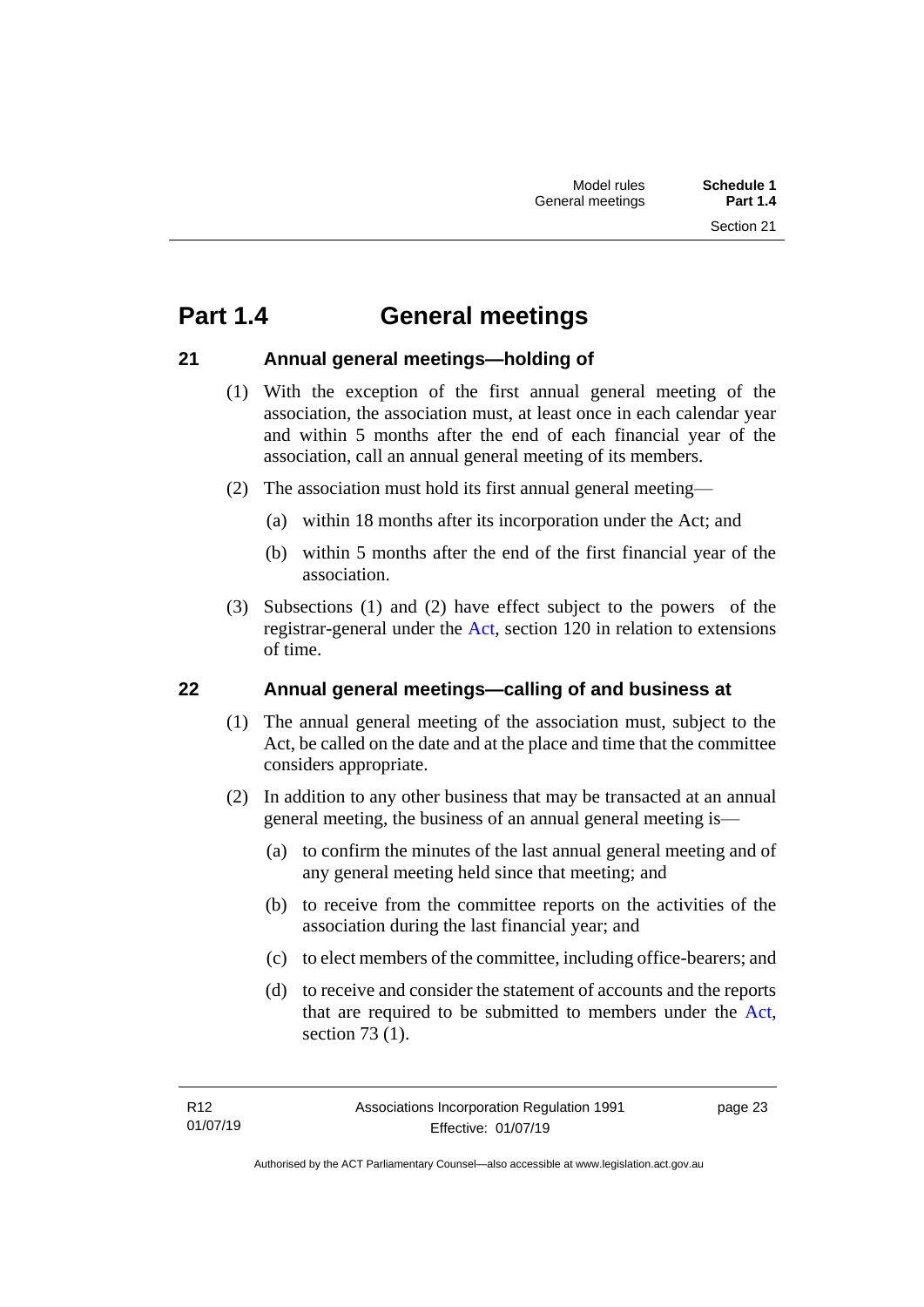| <b>Schedule 1</b> | Model rules      |
|-------------------|------------------|
| <b>Part 1.4</b>   | General meetings |
| Section 23        |                  |

- (3) An annual general meeting must be specified as such in the notice calling it in accordance with section 24 (Notice).
- (4) An annual general meeting must be conducted in accordance with the provisions of this part.

### <span id="page-29-0"></span>**23 General meetings—calling of**

- (1) The committee may, whenever it considers appropriate, call a general meeting of the association.
- (2) The committee must, on the requisition in writing of not less than 5% of the total number of members, call a general meeting of the association.
- (3) A requisition of members for a general meeting—
	- (a) must state the purpose or purposes of the meeting; and
	- (b) must be signed by the members making the requisition; and
	- (c) must be lodged with the secretary; and
	- (d) may consist of several documents in a similar form, each signed by 1 or more of the members making the requisition.
- (4) If the committee fails to call a general meeting within 1 month after the date when a requisition of members for the meeting is lodged with the secretary, any 1 or more of the members who made the requisition may call a general meeting to be held not later than 3 months after that date.
- (5) A general meeting called by a member or members mentioned in subsection (4) must be called as nearly as is practicable in the same way as general meetings are called by the committee and any member who thereby incurs expense is entitled to be reimbursed by the association for any reasonable expense so incurred.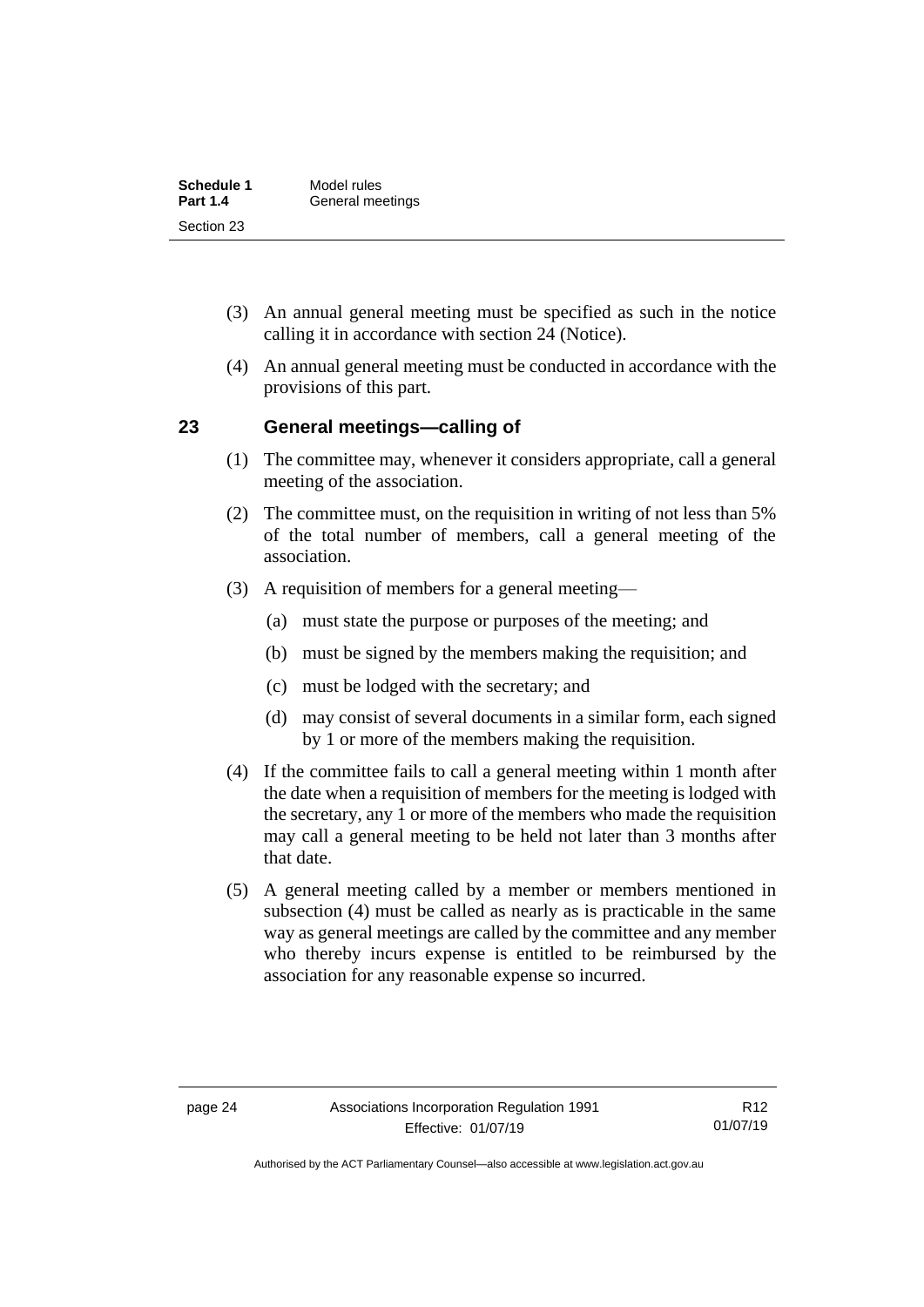# <span id="page-30-0"></span>**24 Notice**

- (1) Except if the nature of the business proposed to be dealt with at a general meeting requires a special resolution of the association, the secretary must, at least 14 days before the date fixed for the holding of the general meeting, send by prepaid post to each member at the member's address appearing in the register of members, a notice specifying the place, date and time of the meeting and the nature of the business proposed to be transacted at the meeting.
- (2) If the nature of the business proposed to be dealt with at a general meeting requires a special resolution of the association, the secretary must, at least 21 days before the date fixed for the holding of the general meeting, send notice to each member in the way provided in subsection (1) specifying, in addition to the matter required under that subsection, the intention to propose the resolution as a special resolution.
- (3) No business other than that specified in the notice calling a general meeting may be transacted at the meeting except, for an annual general meeting, business that may be transacted under section 22 (2).
- (4) A member desiring to bring any business before a general meeting may give written notice of that business to the secretary who must include that business in the next notice calling a general meeting given after receipt of the notice from the member.

# <span id="page-30-1"></span>**25 General meetings—procedure and quorum**

- (1) No item of business may be transacted at a general meeting unless a quorum of members entitled under these rules to vote is present during the time the meeting is considering that item.
- (2) Five members present in person (who are entitled under these rules to vote at a general meeting) constitute a quorum for the transaction of the business of a general meeting.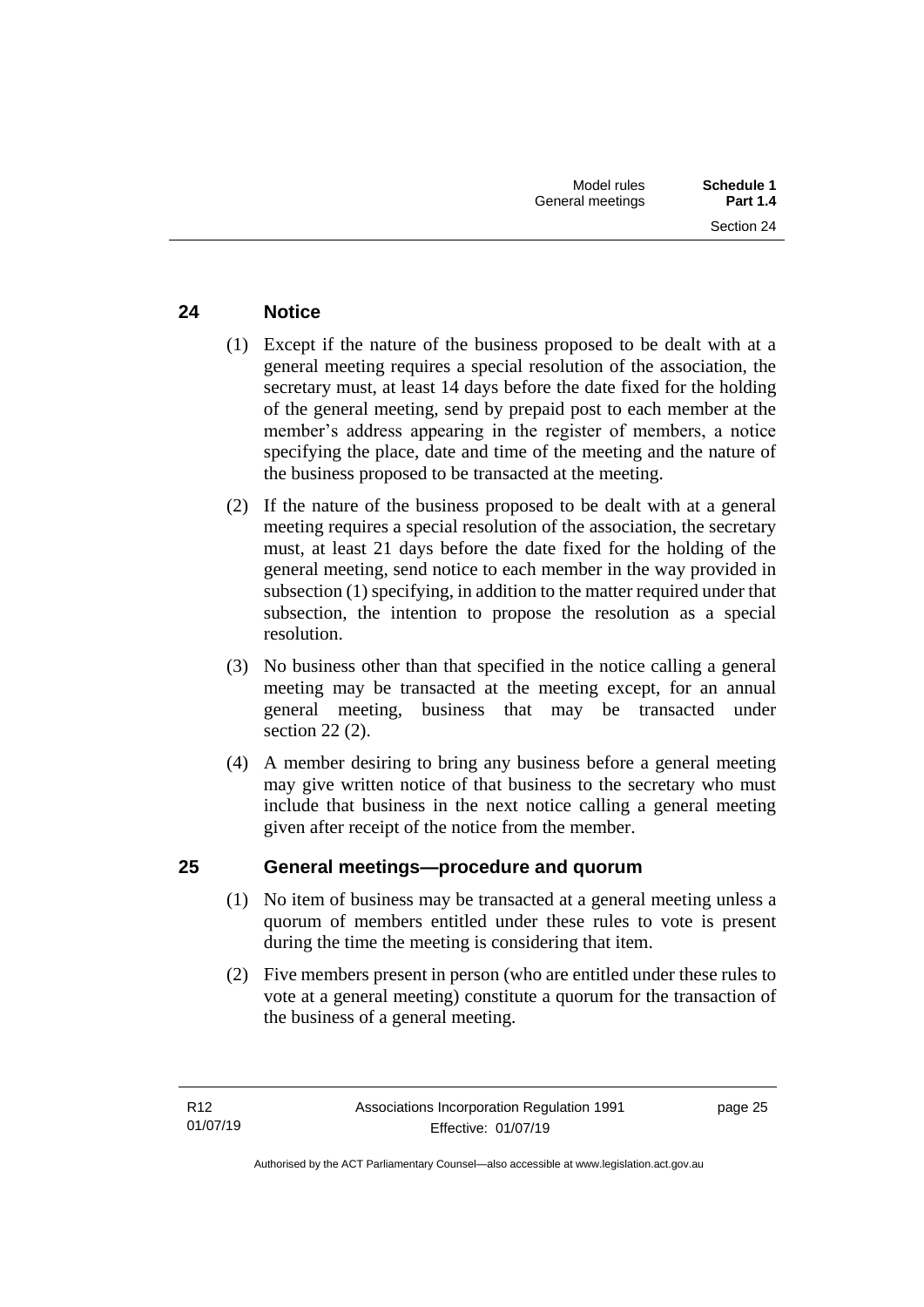| Schedule 1      | Model rules      |  |
|-----------------|------------------|--|
| <b>Part 1.4</b> | General meetings |  |
| Section 26      |                  |  |

- (3) If within 30 minutes after the appointed time for the start of a general meeting a quorum is not present, the meeting if called on the requisition of members is dissolved and in any other case stands adjourned to the same day in the following week at the same time and (unless another place is specified at the time of adjournment by the person presiding at the meeting or communicated by written notice to members given before the day to which the meeting is adjourned) at the same place.
- (4) If at the adjourned meeting a quorum is not present within 30 minutes after the time appointed for the start of the meeting, the members present (being not less than 3) constitute a quorum.

# <span id="page-31-0"></span>**26 Presiding member**

- (1) The president, or in the absence of the president, the vice-president, presides at each general meeting of the association.
- (2) If the president and the vice-president are absent from a general meeting, the members present must elect 1 of their number to preside at the meeting.

# <span id="page-31-1"></span>**27 Adjournment**

- (1) The person presiding at a general meeting at which a quorum is present may, with the consent of the majority of members present at the meeting, adjourn the meeting from time to time and place to place, but no business may be transacted at an adjourned meeting other than the business left unfinished at the meeting at which the adjournment took place.
- (2) If a general meeting is adjourned for 14 days or more, the secretary must give written or oral notice of the adjourned meeting to each member of the association stating the place, date and time of the meeting and the nature of the business to be transacted at the meeting.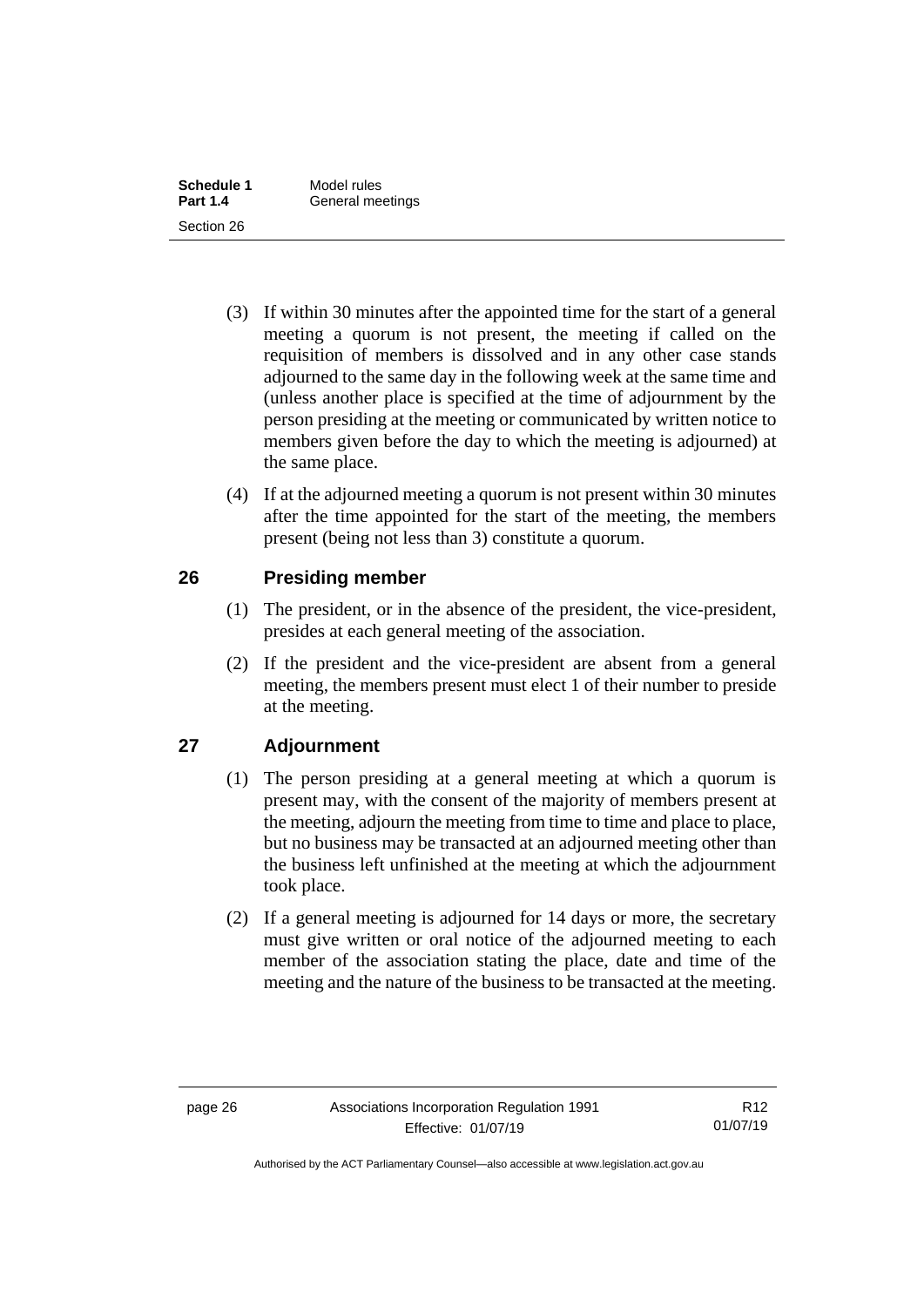(3) Except as provided in subsections (1) and (2), notice of an adjournment of a general meeting or of the business to be transacted at an adjourned meeting is not required to be given.

# <span id="page-32-0"></span>**28 Making of decisions**

- (1) A question arising at a general meeting of the association is to be decided on a show of hands and, unless before or on the declaration of the show of hands a poll is demanded, a declaration by the person presiding that a resolution has, on a show of hands, been carried or carried unanimously or carried by a particular majority or lost, or an entry to that effect in the minute book of the association, is evidence of the fact without proof of the number or proportion of the votes recorded in favour of or against that resolution.
- (2) At a general meeting of the association, a poll may be demanded by the person presiding or by not less than 3 members present in person or by proxy at the meeting.
- (3) If the poll is demanded at a general meeting, the poll must be taken—
	- (a) immediately if the poll relates to the election of the person to preside at the meeting or to the question of an adjournment; or
	- (b) in any other case—in the way and at the time before the close of the meeting that the person presiding directs, and the resolution of the poll on the matter is taken to be the resolution of the meeting on that matter.

# <span id="page-32-1"></span>**29 Voting**

- (1) Subject to subsection (3), on any question arising at a general meeting of the association a member has 1 vote only.
- (2) All votes must be given personally or by proxy but no member may hold more than 5 proxies.
- (3) If the votes on a question at a general meeting are equal, the person presiding is entitled to exercise a second or casting vote.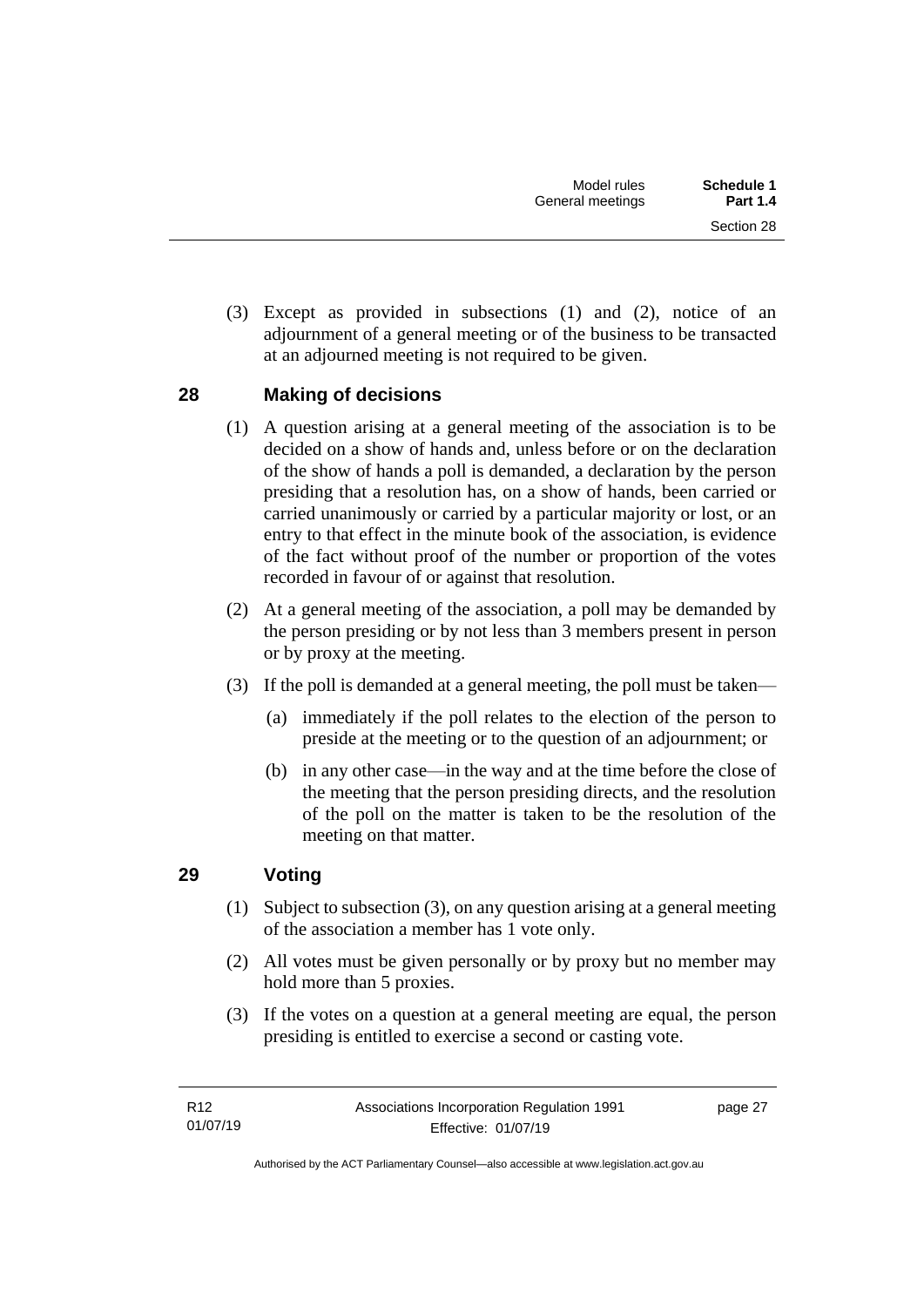| Schedule 1      | Model rules      |  |  |
|-----------------|------------------|--|--|
| <b>Part 1.4</b> | General meetings |  |  |
| Section 30      |                  |  |  |

(4) A member or proxy is not entitled to vote at any general meeting of the association unless all money due and payable by the member or proxy to the association has been paid, other than the amount of the annual subscription payable for the then current year.

### <span id="page-33-0"></span>**30 Appointment of proxies**

- (1) Each member is entitled to appoint another member as proxy by notice given to the secretary no later than 24 hours before the time of the meeting for which the proxy is appointed.
- (2) The notice appointing the proxy must be in the form set out in appendix 2.

Authorised by the ACT Parliamentary Counsel—also accessible at www.legislation.act.gov.au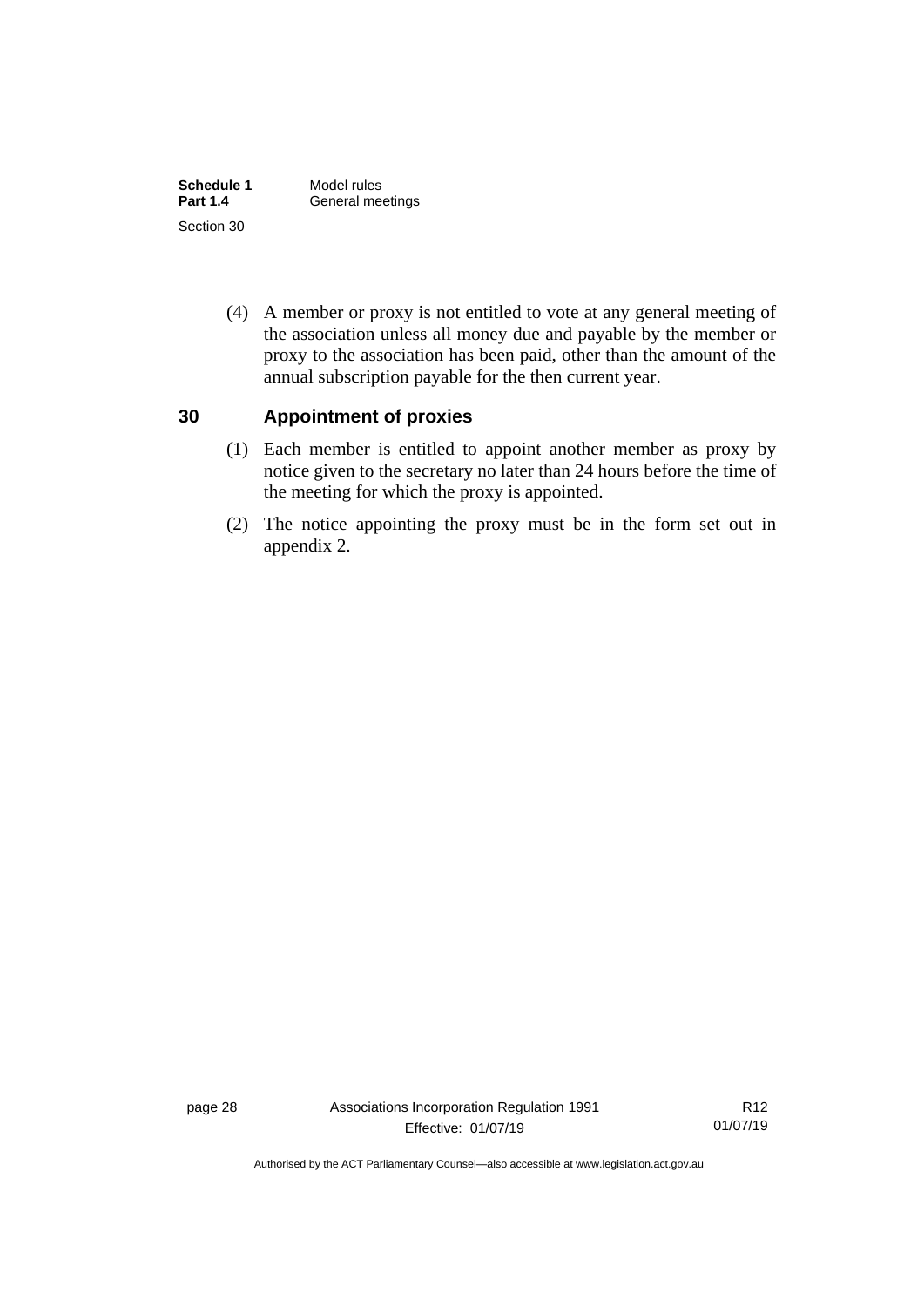# <span id="page-34-0"></span>**Part 1.5 Miscellaneous**

# <span id="page-34-1"></span>**31 Funds—source**

- (1) The funds of the association must be derived from entrance fees and annual subscriptions of members, donations and, subject to any resolution passed by the association in general meeting and subject to the [Act,](http://www.legislation.act.gov.au/a/1991-46/default.asp) section 114, any other sources that the committee decides.
- (2) All money received by the association must be deposited as soon as practicable and without deduction to the credit of the association's bank account.
- (3) The association must, as soon as practicable after receiving any money, issue an appropriate receipt.

# <span id="page-34-2"></span>**32 Funds—management**

- (1) Subject to any resolution passed by the association in general meeting, the funds of the association must be used for the objects of the association in the way that the committee decides.
- (2) All cheques, drafts, bills of exchange, promissory notes and other negotiable instruments must be signed by any 2 members of the committee or employees of the association, being members of the committee or employees authorised to do so by the committee.

# <span id="page-34-3"></span>**33 Alteration of objects and rules**

Neither the objects of the association mentioned in th[e Act,](http://www.legislation.act.gov.au/a/1991-46/default.asp) section 29 nor these rules may be altered except in accordance with the Act.

# <span id="page-34-4"></span>**34 Common seal**

(1) The common seal of the association must be kept in the custody of the secretary.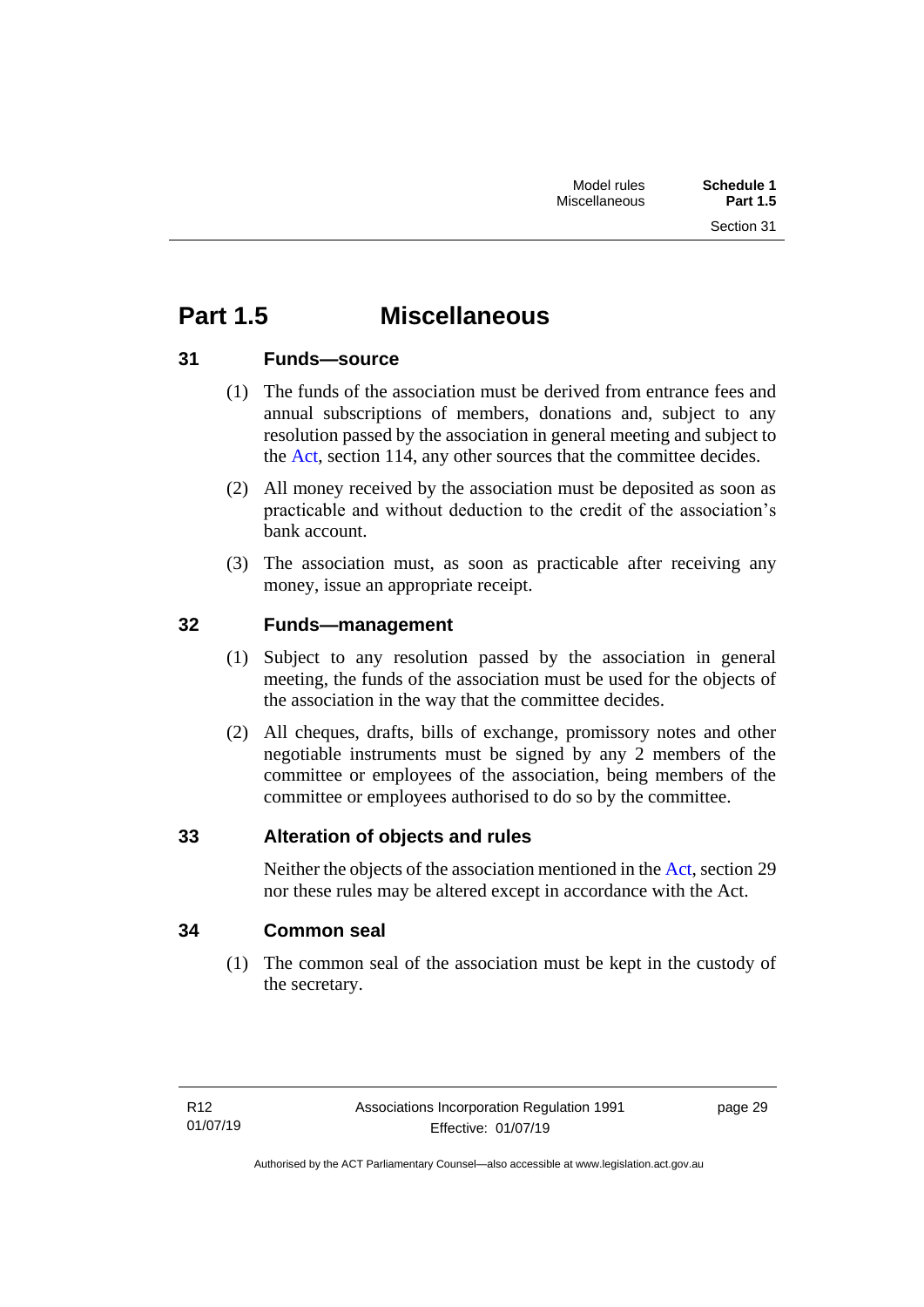| Schedule 1      | Model rules   |  |
|-----------------|---------------|--|
| <b>Part 1.5</b> | Miscellaneous |  |
| Section 35      |               |  |

(2) The common seal must not be attached to any instrument except by the authority of the committee and the attaching of the common seal must be attested by the signatures either of 2 members of the committee or of 1 member of the committee and of the secretary.

### <span id="page-35-0"></span>**35 Custody of books**

Subject to the Act, the regulation and these rules, the secretary must keep in his or her custody or under his or her control all records, books, and other documents relating to the association.

### <span id="page-35-1"></span>**36 Inspection of books**

The records, books and other documents of the association must be open to inspection at a place in the ACT, free of charge, by a member of the association at any reasonable hour.

### <span id="page-35-2"></span>**37 Service of notice**

For these rules, the association may serve a notice on a member by sending it by post to the member at the member's address shown in the register of members.

*Note* For how documents may be served, see th[e Legislation Act,](http://www.legislation.act.gov.au/a/2001-14) pt 19.5.

### <span id="page-35-3"></span>**38 Surplus property**

- (1) At the first general meeting of the association, the association must pass a special resolution nominating—
	- (a) another association for the [Act,](http://www.legislation.act.gov.au/a/1991-46/default.asp) section 92 (1) (a); or
	- (b) a fund, authority or institution for the [Act,](http://www.legislation.act.gov.au/a/1991-46/default.asp) section 92 (1) (b);

in which it is to vest its surplus property in the event of the dissolution or winding up of the association.

(2) An association nominated under subsection (1) (a) must fulfil the requirements specified in the [Act,](http://www.legislation.act.gov.au/a/1991-46/default.asp) section 92 (2).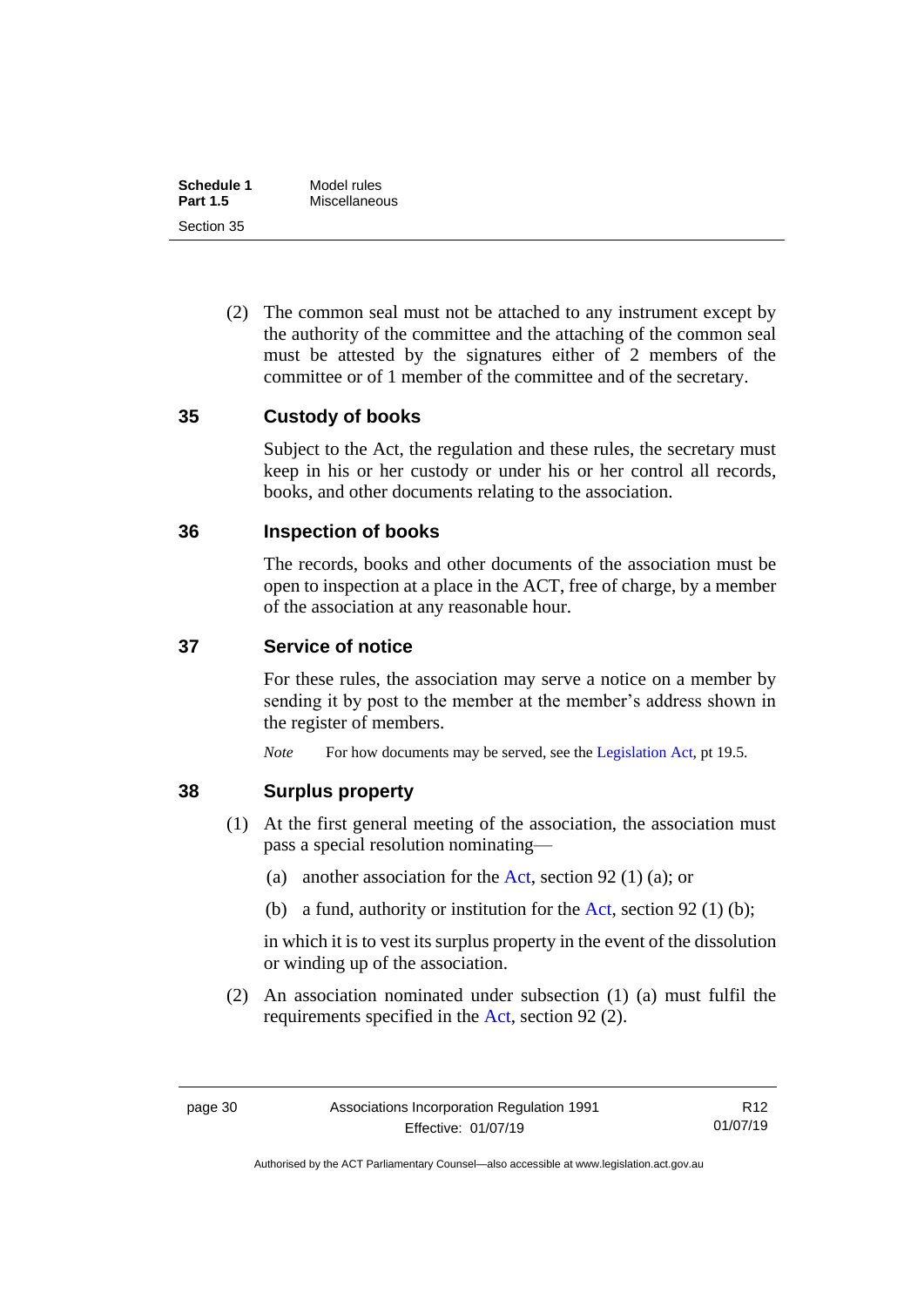# <span id="page-36-0"></span>**Appendix 1 .**

| (see s $3(1)$ )<br>Application for membership of association                                                                                                                |
|-----------------------------------------------------------------------------------------------------------------------------------------------------------------------------|
| Incorporated (incorporated under the Associations Incorporation Act 1991) I,                                                                                                |
| (full name of applicant)<br>(address)                                                                                                                                       |
| (occupation)<br>a member of the incorporated association. If I am admitted as a member, I agree<br>to be bound by the rules of the association for the time being in force. |
| (Signature of applicant)                                                                                                                                                    |
| (full name)<br>a member of the association, nominate the applicant, who is personally known to<br>me, for the membership of the association.                                |
| (Signature of proposer)                                                                                                                                                     |
|                                                                                                                                                                             |
| (full name)                                                                                                                                                                 |
| a member of the association, second the nomination of the applicant, who is<br>personally known to me, for membership of the association.                                   |
| (Signature of seconder)                                                                                                                                                     |

Date ................................

R12 01/07/19 page 31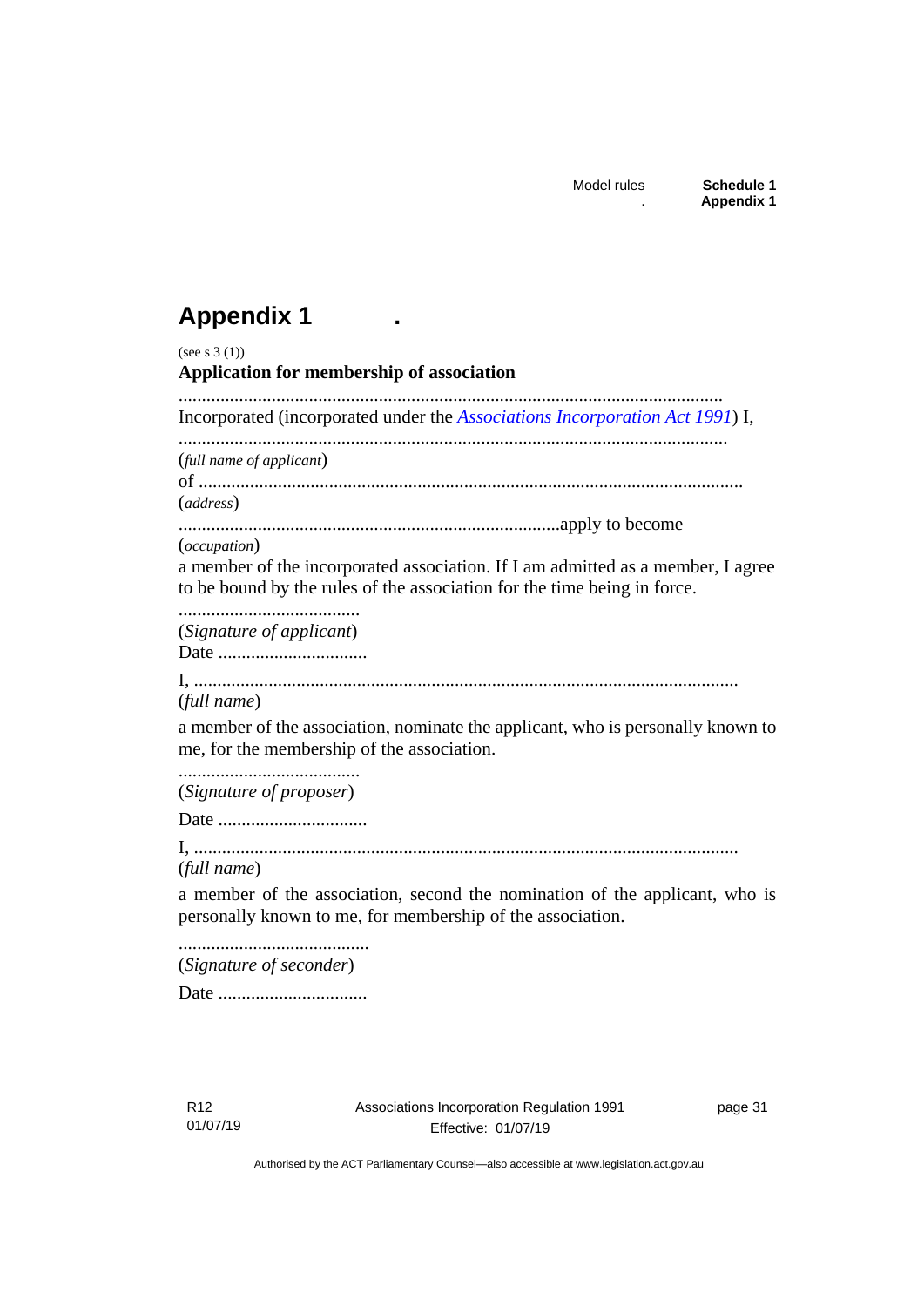**Schedule 1** Model rules **Appendix 2** .

# <span id="page-37-0"></span>**Appendix 2 .**

| (see s $30(2)$ )                                                                  |                                                                                      |  |               |
|-----------------------------------------------------------------------------------|--------------------------------------------------------------------------------------|--|---------------|
| Form of appointment of proxy                                                      |                                                                                      |  |               |
|                                                                                   |                                                                                      |  |               |
| (full name)                                                                       |                                                                                      |  |               |
|                                                                                   |                                                                                      |  |               |
| (address)                                                                         |                                                                                      |  |               |
|                                                                                   |                                                                                      |  |               |
| (name of incorporated association)                                                |                                                                                      |  |               |
| appoint                                                                           |                                                                                      |  |               |
|                                                                                   |                                                                                      |  |               |
| (full name of proxy)                                                              |                                                                                      |  |               |
|                                                                                   |                                                                                      |  |               |
| (address)                                                                         |                                                                                      |  |               |
| a member of that incorporated association, as my proxy to vote for me on my       |                                                                                      |  |               |
| behalf at the general meeting of the association (annual general meeting or other |                                                                                      |  |               |
| general meeting, as the case may be) to be held                                   |                                                                                      |  | <sub>on</sub> |
| at any adjournment of that meeting.                                               |                                                                                      |  |               |
| *My proxy is authorised to vote in favour of/against (delete as appropriate) the  |                                                                                      |  |               |
| resolution (insert details).                                                      |                                                                                      |  |               |
|                                                                                   |                                                                                      |  |               |
|                                                                                   |                                                                                      |  |               |
| (Signature of member                                                              |                                                                                      |  |               |
| appointing proxy)                                                                 |                                                                                      |  |               |
| (*To be inserted if desired.)                                                     |                                                                                      |  |               |
|                                                                                   |                                                                                      |  |               |
| <b>Note</b>                                                                       | A proxy vote may not be given to a person who is not a member of the<br>association. |  |               |

R12 01/07/19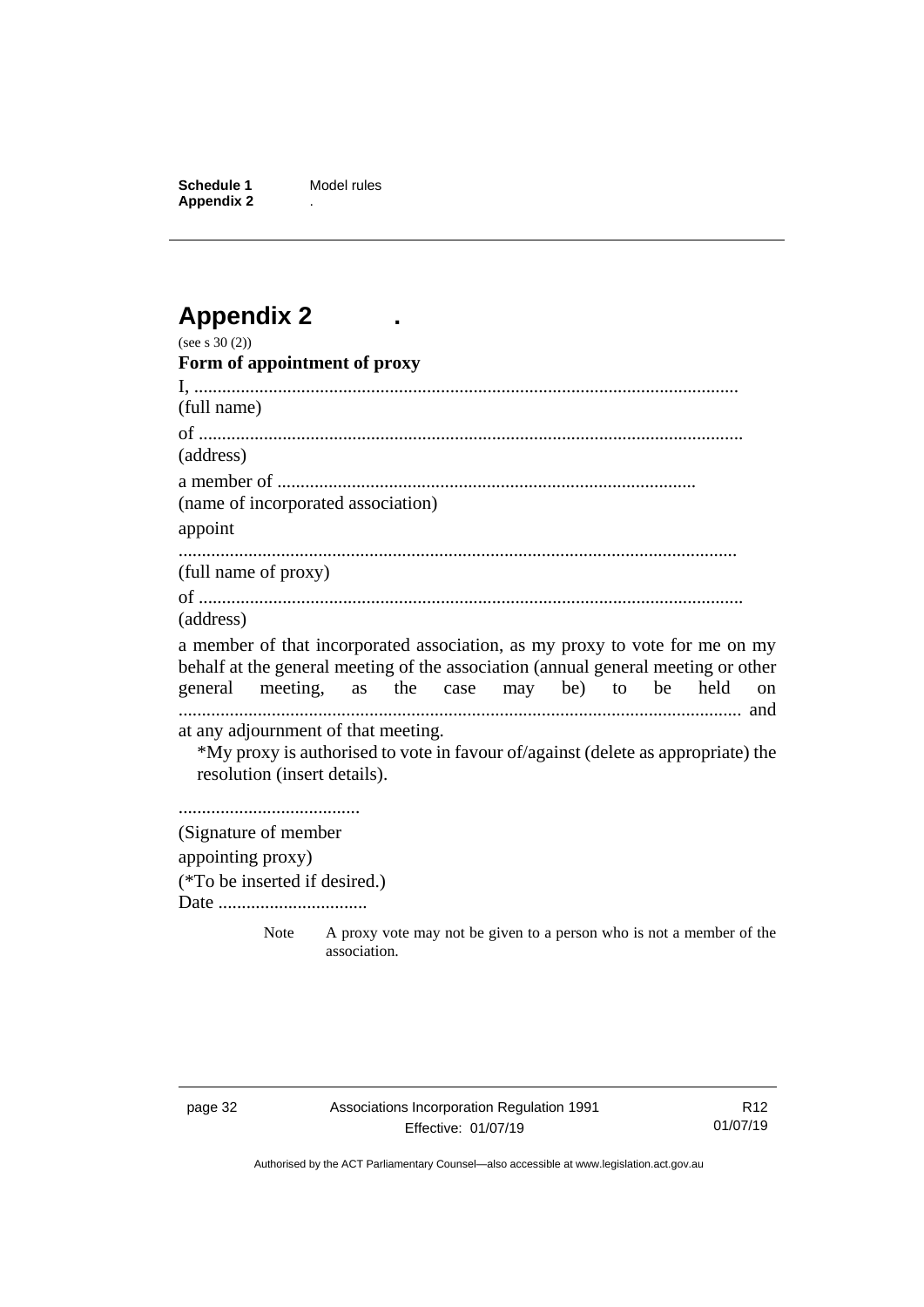# <span id="page-38-1"></span><span id="page-38-0"></span>**Endnotes**

### **1 About the endnotes**

Amending and modifying laws are annotated in the legislation history and the amendment history. Current modifications are not included in the republished law but are set out in the endnotes.

Not all editorial amendments made under the *[Legislation Act 2001](http://www.legislation.act.gov.au/a/2001-14)*, part 11.3 are annotated in the amendment history. Full details of any amendments can be obtained from the Parliamentary Counsel's Office.

Uncommenced amending laws are not included in the republished law. The details of these laws are underlined in the legislation history. Uncommenced expiries are underlined in the legislation history and amendment history.

If all the provisions of the law have been renumbered, a table of renumbered provisions gives details of previous and current numbering.

The endnotes also include a table of earlier republications.

| $A = Act$                                    | $NI =$ Notifiable instrument                |
|----------------------------------------------|---------------------------------------------|
| $AF =$ Approved form                         | $o = order$                                 |
| $am = amended$                               | $om = omitted/report$                       |
| $amdt = amendment$                           | $ord = ordinance$                           |
| $AR = Assembly resolution$                   | $orig = original$                           |
| $ch = chapter$                               | $par = paragraph/subparagraph$              |
| $CN =$ Commencement notice                   | $pres = present$                            |
| $def = definition$                           | $prev = previous$                           |
| $DI = Disallowable instrument$               | $(\text{prev}) = \text{previously}$         |
| $dict = dictionary$                          | $pt = part$                                 |
| disallowed = disallowed by the Legislative   | $r = rule/subrule$                          |
| Assembly                                     | $reloc = relocated$                         |
| $div = division$                             | $remum = renumbered$                        |
| $exp = expires/expired$                      | $R[X]$ = Republication No                   |
| $Gaz = gazette$                              | $RI = reissue$                              |
| $hdg =$ heading                              | $s = section/subsection$                    |
| $IA = Interpretation Act 1967$               | $sch = schedule$                            |
| $ins = inserted/added$                       | $sdiv = subdivision$                        |
| $LA =$ Legislation Act 2001                  | $SL = Subordinate$ law                      |
| $LR =$ legislation register                  | $sub =$ substituted                         |
| $LRA =$ Legislation (Republication) Act 1996 | underlining $=$ whole or part not commenced |
| $mod = modified/modification$                | or to be expired                            |
|                                              |                                             |

### <span id="page-38-2"></span>**2 Abbreviation key**

R12 01/07/19 Associations Incorporation Regulation 1991 Effective: 01/07/19

page 33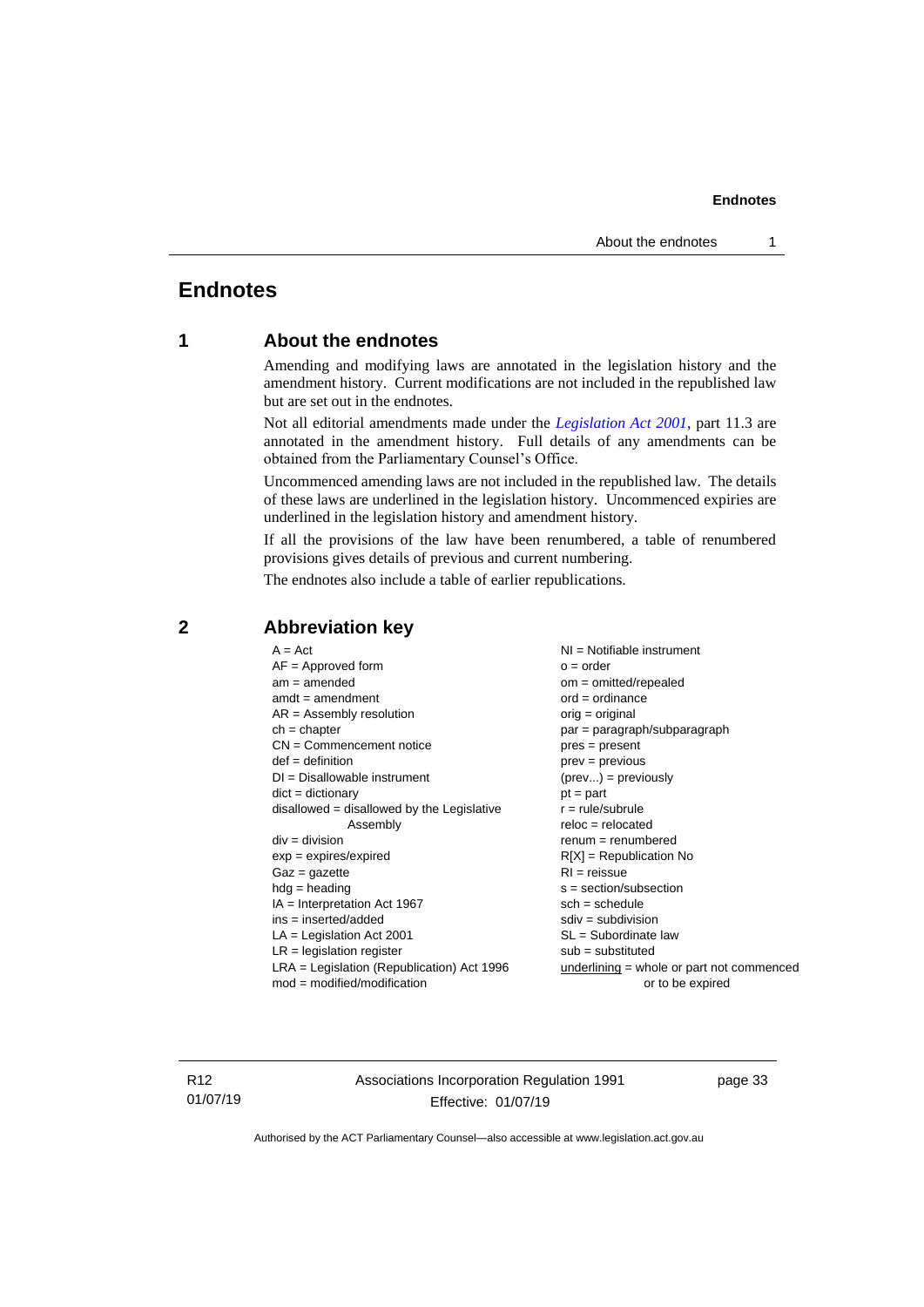| 3 | Legislation history |  |
|---|---------------------|--|
|---|---------------------|--|

### <span id="page-39-0"></span>**3 Legislation history**

This regulation was originally the *Associations Incorporation Regulation*. It was renamed under the *[Legislation Act 2001](http://www.legislation.act.gov.au/a/2001-14)*.

From 11 May 1989 to 12 September 2001, regulations commenced on their notification day unless otherwise stated (see *[Subordinate Laws Act 1989](http://www.legislation.act.gov.au/a/alt_a1989-24co)* s 6).

### **Associations Incorporation Regulation 1991 SL1991-31**

notified 3 December 1991 (Gaz 1991 No S140) commenced 3 December 1991

as amended by

### **[Registrar-General \(Consequential Provisions\) Act 1993](http://www.legislation.act.gov.au/a/1993-64) A1993-64 sch 2**

notified 6 September 1993 (Gaz 1993 No S172) s 1, s 2 commenced 6 September 1993 (s 2 (1))

sch 2 commenced 1 October 1993 (see s 2 (2) and Gaz 1993 No S207)

### **[Legislation \(Consequential Amendments\) Act 2001](http://www.legislation.act.gov.au/a/2001-44) A2001-44 pt 25**

notified 26 July 2001 (Gaz 2001 No 30)

s 1, s 2 commenced 26 July 2001 (IA s 10B)

pt 25 commenced 12 September 2001 (s 2 and see Gaz 2001 No S65)

### **[Legislation Amendment Act 2002](http://www.legislation.act.gov.au/a/2002-11) A2002-11 pt 2.1**

notified LR 23 May 2002 s 1, s 2 commenced 23 May 2002 (LA s 75) pt 2.1 commenced 24 May 2002 (s 2 (1))

### **[Statute Law Amendment Act 2008](http://www.legislation.act.gov.au/a/2008-28) A2008-28 sch 3 pt 3.5** notified LR 12 August 2008

s 1, s 2 commenced 12 August 2008 (LA s 75 (1)) sch 3 pt 3.5 commenced 26 August 2008 (s 2)

### **[Associations Incorporation Amendment Act 2009](http://www.legislation.act.gov.au/a/2009-27) A2009-27 s 10**

notified LR 9 September 2009

- s 1, s 2 commenced 9 September 2009 (LA s 75 (1))
- s 10 commenced 10 September 2009 (s 2)

R12 01/07/19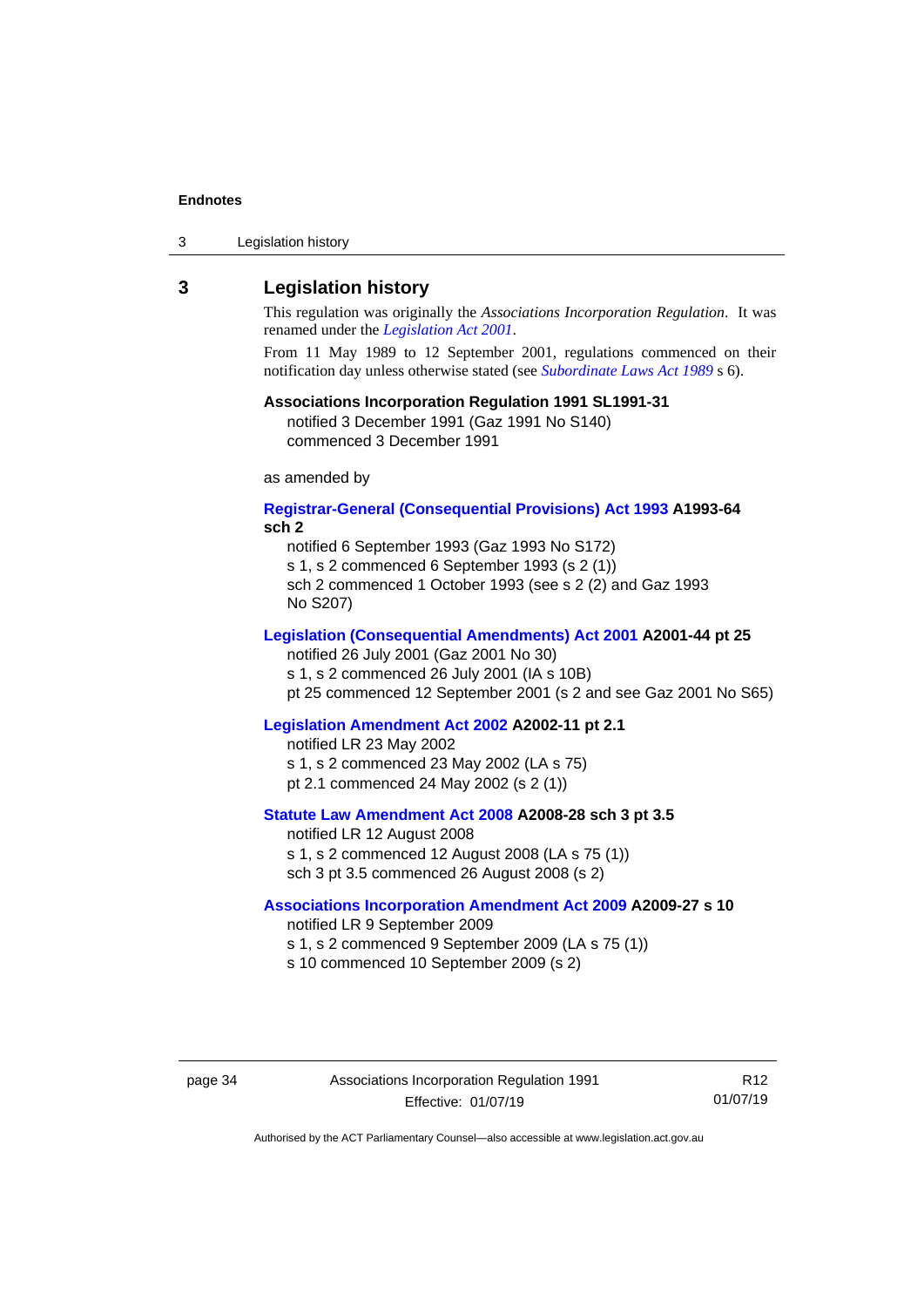### **[Justice and Community Safety Legislation Amendment Act 2010](http://www.legislation.act.gov.au/a/2010-30)  [\(No](http://www.legislation.act.gov.au/a/2010-30) 2) A2010-30 sch 1 pt 1.3**

notified LR 31 August 2010

s 1, s 2 commenced 31 August 2010 (LA s 75 (1))

s 3 commenced 1 September 2010 (s 2 (1))

sch 1 pt 1.3 commenced 28 September 2010 (s 2 (2))

### **[Liquor \(Consequential Amendments\) Act 2010](http://www.legislation.act.gov.au/a/2010-43) A2010-43 sch 1 pt 1.1**

notified LR 8 November 2010

s 1, s 2 commenced 8 November 2010 (LA s 75 (1)) sch 1 pt 1.1 commenced 1 December 2010 (s 2 (4) and see Liquor Act [2010](http://www.legislation.act.gov.au/a/2010-35) A2010-35, s 2 (3) (as am by [A2010-43](http://www.legislation.act.gov.au/a/2010-43) amdt 1.19) and [CN2010-14\)](http://www.legislation.act.gov.au/cn/2010-14/default.asp)

### **[Justice and Community Safety Legislation Amendment Act 2011](http://www.legislation.act.gov.au/a/2011-27)**

**[\(No](http://www.legislation.act.gov.au/a/2011-27) 2) A2011-27 sch 1 pt 1.2**

notified LR 30 August 2011

s 1, s 2 taken to have commenced 29 July 2008 (LA s 75 (2)) sch 1 pt 1.2 commenced 13 September 2011 (s 2 (1))

#### **[Associations Incorporation Amendment](http://www.legislation.act.gov.au/sl/2013-15/default.asp) Regulation 2013 (No 1) SL2013-15**

notified LR 17 June 2013 s 1, s 2 commenced 17 June 2013 (LA s 75 (1)) remainder commenced 18 June 2013 (s 2)

### **[Justice and Community Safety Legislation Amendment](http://www.legislation.act.gov.au/a/2017-38/default.asp)**

# **Act [2017](http://www.legislation.act.gov.au/a/2017-38/default.asp) (No 3) A2017-38 pt 3**

notified LR 9 November 2017

- s 1, s 2 commenced 9 November 2017 (LA s 75 (1))
- pt 3 commenced 16 November 2017 (s 2 (1))

### **[Red Tape Reduction Legislation Amendment Act 2018](http://www.legislation.act.gov.au/a/2018-33/) A2018-33 pt 3**

notified LR 25 September 2018

s 1, s 2 commenced 25 September 2018 (LA s 75 (1))

pt 3 commenced 1 July 2019 (s 2 (3))

page 35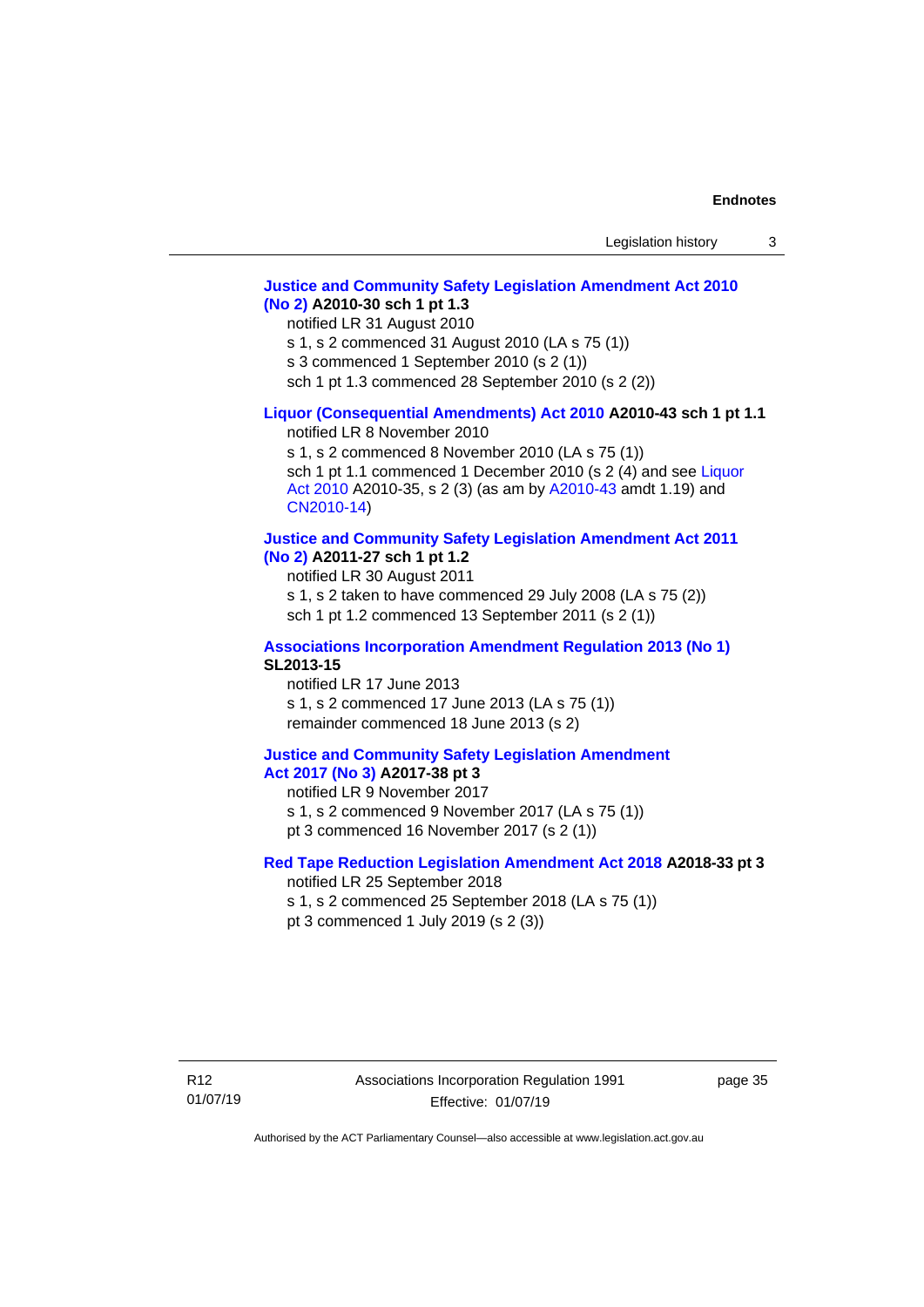4 Amendment history

### <span id="page-41-0"></span>**4 Amendment history**

```
Name of regulation
s 1 am R2 LA; R4 LA
Interpretation
s 2 om A2001-44 amdt 1.294
Particulars required by form
s 3 am A1993-64 sch 2
General requirements for documents
s 4 am A1993-64 sch 2; A2009-27 s 10
Signatures on documents
 A1993-64 sch 2
Time for lodging documents
s 7 am A1993-64 sch 2
Register of members—particulars
s 10 om A2018-33 s 72
Audit of accounts
s 12 am A2010-43 amdt 1.1; SL2013-15 s 4, s 5
               om A2018-33 s 72
Prescribed associations for Act, s 76
s 13 am SL2013-15 s 6
               om A2018-33 s 72
Model rules
sch 1 hdg (prev sch hdg) renum R2 LA
 A1993-64 sch 2
Preliminary<br>pt 1.1 hdg
               (prev pt 1 hdg) renum R2 LA
Definitions for model rules
 A2002-11 amdt 2.1
 A2002-11 amdt 2.2, amdt 2.3
Application of Legislation Act 2001
s 1A ins A2002-11 amdt 2.3
Membership<br>pt 1.2 hdg
               (prev pt 2 hdg) renum R2 LA
Committee<br>pt 1.3 hdg
               (prev pt 3 hdg) renum R2 LA
Vacancies
s 16 am A2010-30 amdt 1.16; A2011-27 amdt 1.5; pars renum R9 
                LA; A2017-38 s 8, s 9; pars renum R11 LA
```
page 36 Associations Incorporation Regulation 1991 Effective: 01/07/19

R12 01/07/19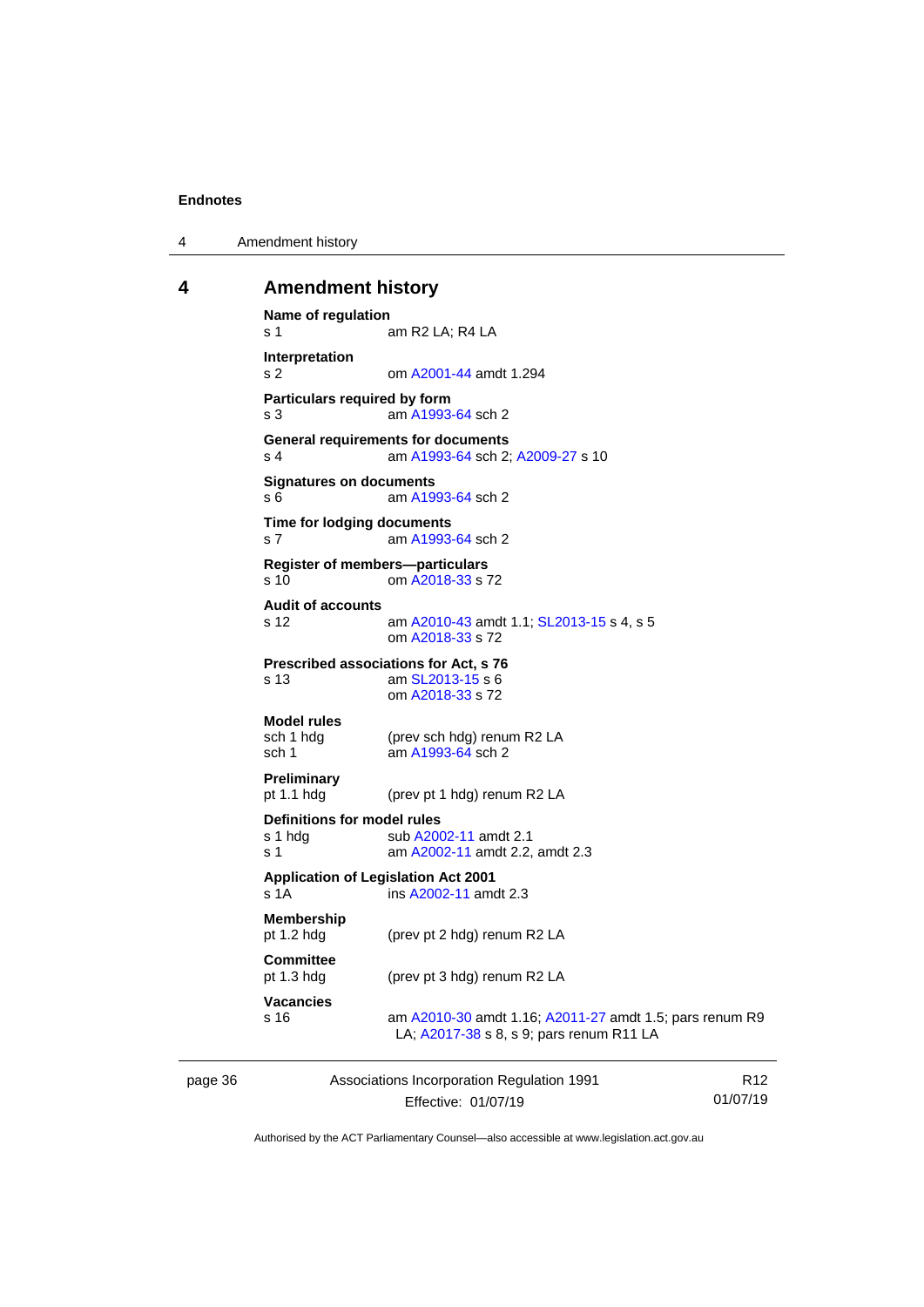Amendment history 4

**Voting and decisions**<br>s 20 am am [A2008-28](http://www.legislation.act.gov.au/a/2008-28) amdt 3.30 **General meetings** pt 1.4 hdg (prev pt 4 hdg) renum R2 LA **Miscellaneous** (prev pt 5 hdg) renum R2 LA **Service of notice**<br>s 37 sub [A2008-28](http://www.legislation.act.gov.au/a/2008-28) amdt 3.31

R12 01/07/19 Associations Incorporation Regulation 1991 Effective: 01/07/19

page 37